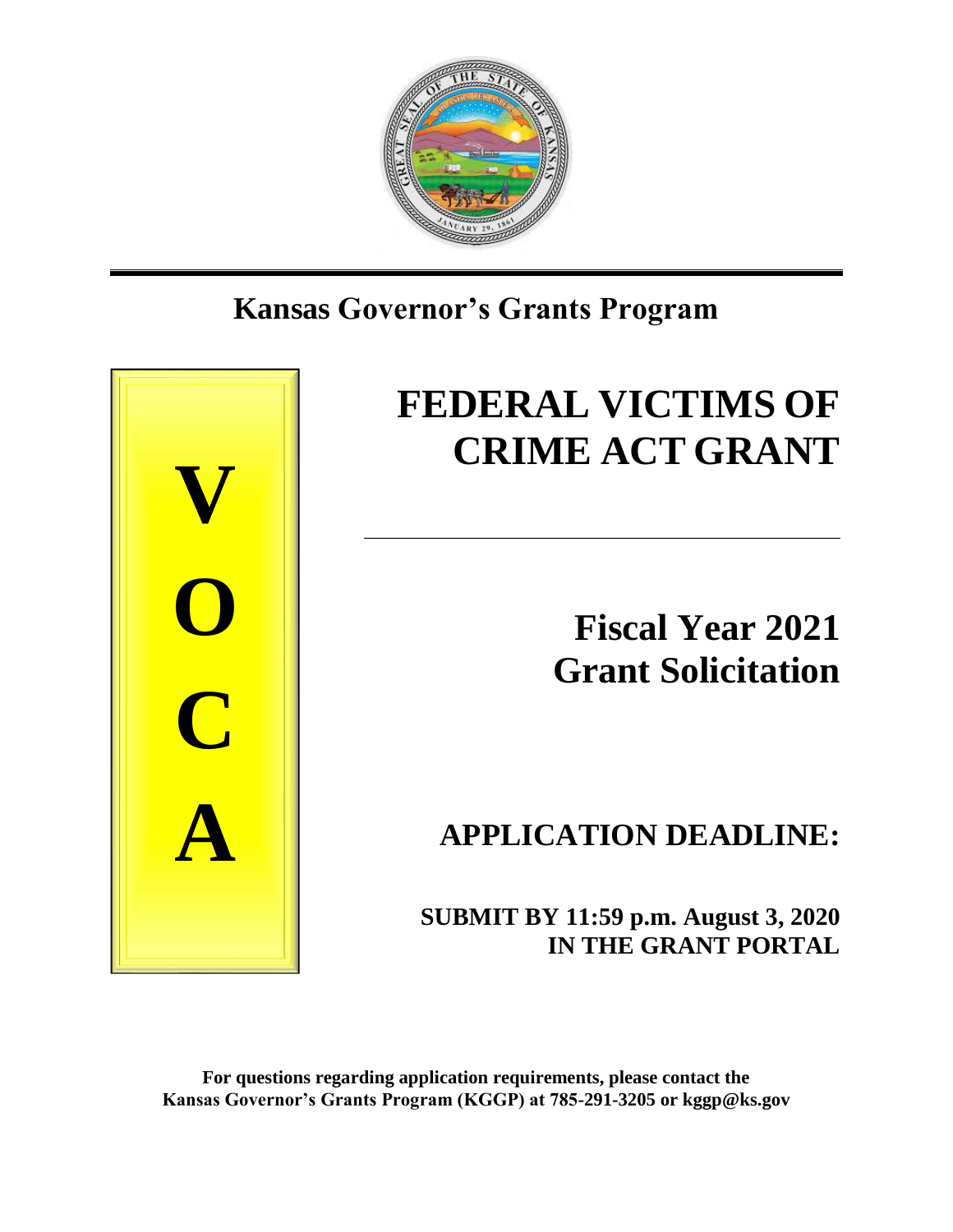## **Federal Victims of Crime Act Victim Assistance Grant Guidelines**

## **Overview**

The U.S. Department of Justice Office of Justice Programs Office of Victims of Crime (OVC) is the federal agency responsible for administration of the Victims of Crime Act of 1984 (VOCA).

The Kansas Governor's Grants Program (KGGP) is the state administering agency and establishes policies and procedures for the VOCA grant program, consistent with the requirements of the VOCA Program Guidelines.

The following information defines eligibility and accountability criteria and sets forth requirements for application and administration of grants awarded under the VOCA, Victim Assistance Grant Program, as established by 34 U.S.C. § 20103 *et seq* and requirements established in 28 C.F.R. Part 94 effective date August 6, 2016 (Final Rule). The Final Rule can be accessed at [https://www.govinfo.gov/content/pkg/FR-2016-07-08/pdf/2016-16085.pdf.](https://www.govinfo.gov/content/pkg/FR-2016-07-08/pdf/2016-16085.pdf) The primary purpose of VOCA victim assistance grant funds is to support services to crime victims. The VOCA grant program is funded from the Crime Victims Fund, generated by Federal criminal fines, penalties, and assessments.

## **Grant Application Deadline**

Grant applications must be submitted via the Grant Portal **by 11:59 p.m. August 3, 2020.**

## **Grant Project Period**

Grant projects funded by this VOCA grant program shall be for a period of 12 months from October 1, 2020, to September 30, 2021. Any funds not obligated by September 30, 2021, must be returned to the KGGP.

## **Definitions**

The following terms are defined in the VOCA, the Final Rule, or by OVC.

- Direct services are efforts that (1) respond to the emotional, psychological, or physical needs of crime victims; (2) assist victims to stabilize their lives after victimization; (3) assist victims to understand and participate in the criminal justice system; or (4) restore a measure of safety for the victim.
- Crime victim is a person who has suffered physical, sexual, financial, or emotional harm as a result of the commission of a crime.
- Victim of a federal crime is a victim of an offense in violation of a federal criminal statute or regulation, including, but not limited to, offenses occurring in an area where the federal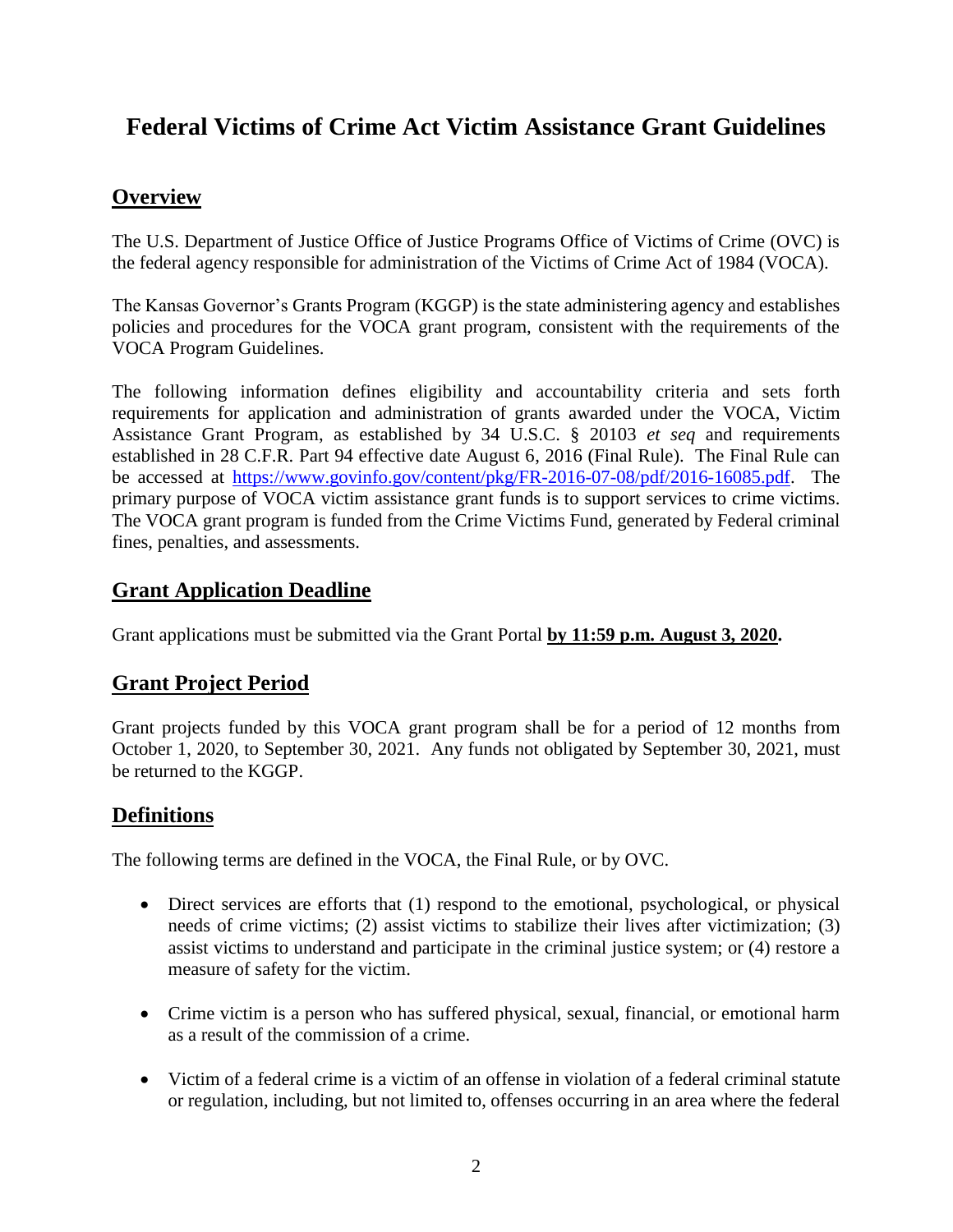government has jurisdiction, whether in the United States or abroad, such as Indian reservations, national parks, federal buildings, and military installations.

- Spousal abuse includes domestic and intimate partner violence.
- Victim of child abuse is a victim of crime, whereas such crime involved an act or omission considered to be child abuse under Kansas law. Victims of child abuse may include, but are not limited to, child victims of physical, sexual, or emotional abuse; child pornographyrelated offenses; neglect; commercial sexual exploitation; bullying; and/or exposure to violence.
- Elder abuse, also known as elder mistreatment, generally refers to any knowing, intentional, or negligent act that causes harm or creates a serious risk of harm to an older person by a family member, caregiver, or other person in a trust relationship. Elder abuse may include abuse that is physical, emotional/psychological (including threats), or sexual; neglect (including abandonment); and financial exploitation. For the Kansas definition of mistreatment of an elder person please see K.S.A. 2019 Supp. 21-5417.

Applicants are encouraged to identify gaps in available services by victims' demographic characteristics. In a given community, "underserved" crime victim populations may include but are not limited to a victim's status as a senior citizen, non-English speaking resident, person with disabilities, member of racial or ethnic minorities, or by virtue of the fact a victim is a resident of a rural or remote area, or inner city.

## **Distribution of Funds**

Priority is given to victims of adult sexual assault, domestic violence, and child physical and sexual abuse. Thus, a minimum of 10 percent of each federal fiscal year's grant will be allocated to each of these categories. An additional 10 percent of each federal fiscal year's grant will be allocated to victims of violent crime (other than the "priority" category as stated above) who were "previously underserved" (40 percent total). These underserved crime victims of either adult or juvenile offenders may include, but are not limited to, victims of federal crimes; survivors of homicide victims; or victims of assault, robbery, gang violence, hate and bias crimes, intoxicated drivers, bank robbery, economic exploitation, fraud, or elder abuse.

Organizations are strongly encouraged to engage community partners in identifying gaps, developing collaborative partnerships, and creating innovative ways to reach underserved populations of crime victims. Where multiple applications are received from the same community, applicants should demonstrate communication and planning to ensure proposed projects would complement one another and do not duplicate services, unless necessary to meet the needs of crime victims in the community.

The KGGP may award VOCA funds to organizations that are physically located in an adjacent state, when there is an efficient and cost-effective mechanism available for providing services to victims who reside in Kansas. When grant awards are made to organizations in an adjacent state, the amount of the grant award must be proportional to the number of Kansans to be served by the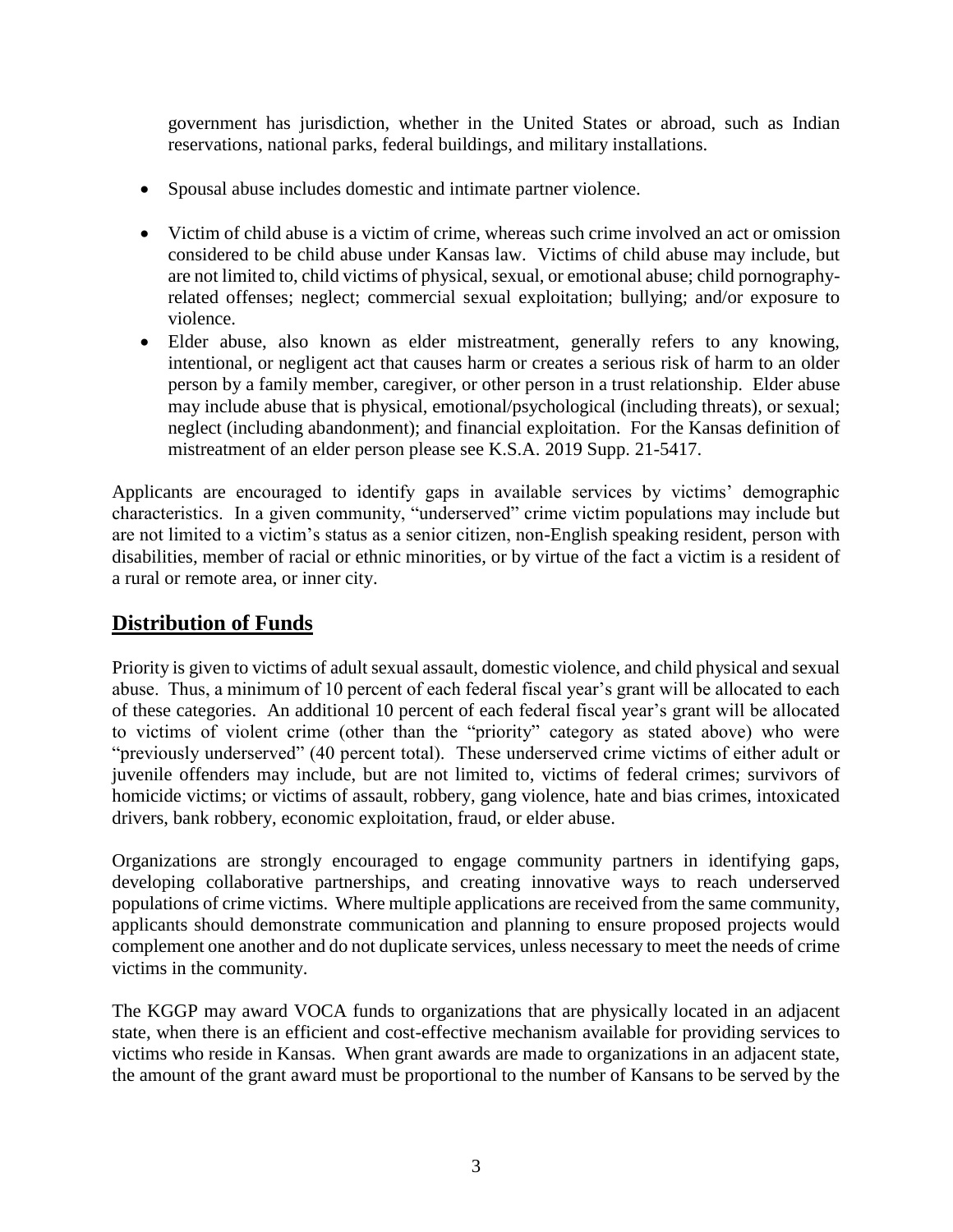organization. It would be the responsibility of the applicant to track, both programmatically and fiscally, the Kansas-specific victims served, and services provided.

## **Eligibility Criteria**

VOCA establishes eligibility criteria for all organizations receiving VOCA grant funds. VOCA funds are to be used by eligible public agencies, nonprofit, community, and faith-based organizations to provide direct services to crime victims. The KGGP has sole discretion for determining which organizations will receive funds and in what amounts, as long as the applicants meet the requirements of the federal VOCA Program Guidelines and those set by the KGGP.

**A. Applicant Types.** Public agencies, American Indian tribe/organizations, nonprofit, community, and faith-based organizations, including underserved and culturally specific populations providing direct assistance to crime victims, or a combination of such organizations providing services to crime victims are eligible to apply.

Applicants must demonstrate 50 percent or more of their financial support comes from nonfederal sources. It is important organizations have a variety of funding sources besides federal funding in order to ensure financial stability.

- **B. Record of Effective Services.** Applicants must demonstrate a record of providing effective direct services and support from sources other than the crime victim's fund. This includes having the support and approval of its direct services by the community, a history of providing direct services in a cost-effective manner and financial support from other sources.
- **C. Match Requirements.** The purpose of matching contributions is to increase the amount of resources available to the projects supported by grant funds. Non-federal matching contributions of 20 percent (cash or in-kind) of the total cost of each VOCA grant project (VOCA funds plus match) are required for each VOCA-funded grant project and must be derived from non-federal sources except as provided in the U.S. Department of Justice DOJ [Grants Financial Guide](http://ojp.gov/financialguide/DOJ/index.htm) effective edition. **All funds designated as match are restricted to the same uses as the VOCA funds and must be expended within the grant project period.** The match must be provided on a project-by-project basis. Any deviation from this policy must be approved by the federal OVC and the KGGP.

| Example: | <b>Total Grant Project Cost</b> | $=$ \$50,000 |
|----------|---------------------------------|--------------|
|          | 80% Federal Share               | $=$ \$40,000 |
|          | 20% Non-Federal Match           | $=$ \$10,000 |

For purposes of this grant program, in-kind match may include donations of expendable equipment and office supplies, work space, or the monetary value of time contributed by professionals and technical personnel and other skilled and unskilled labor, if the services they provide are an integral and necessary part of a funded grant project and if they would otherwise meet the criteria for federal funding approval under this program. The value placed on donated services must be consistent with the rate of compensation paid for similar work in the applicant's organization. If the required skills are not found in the applicant's organization,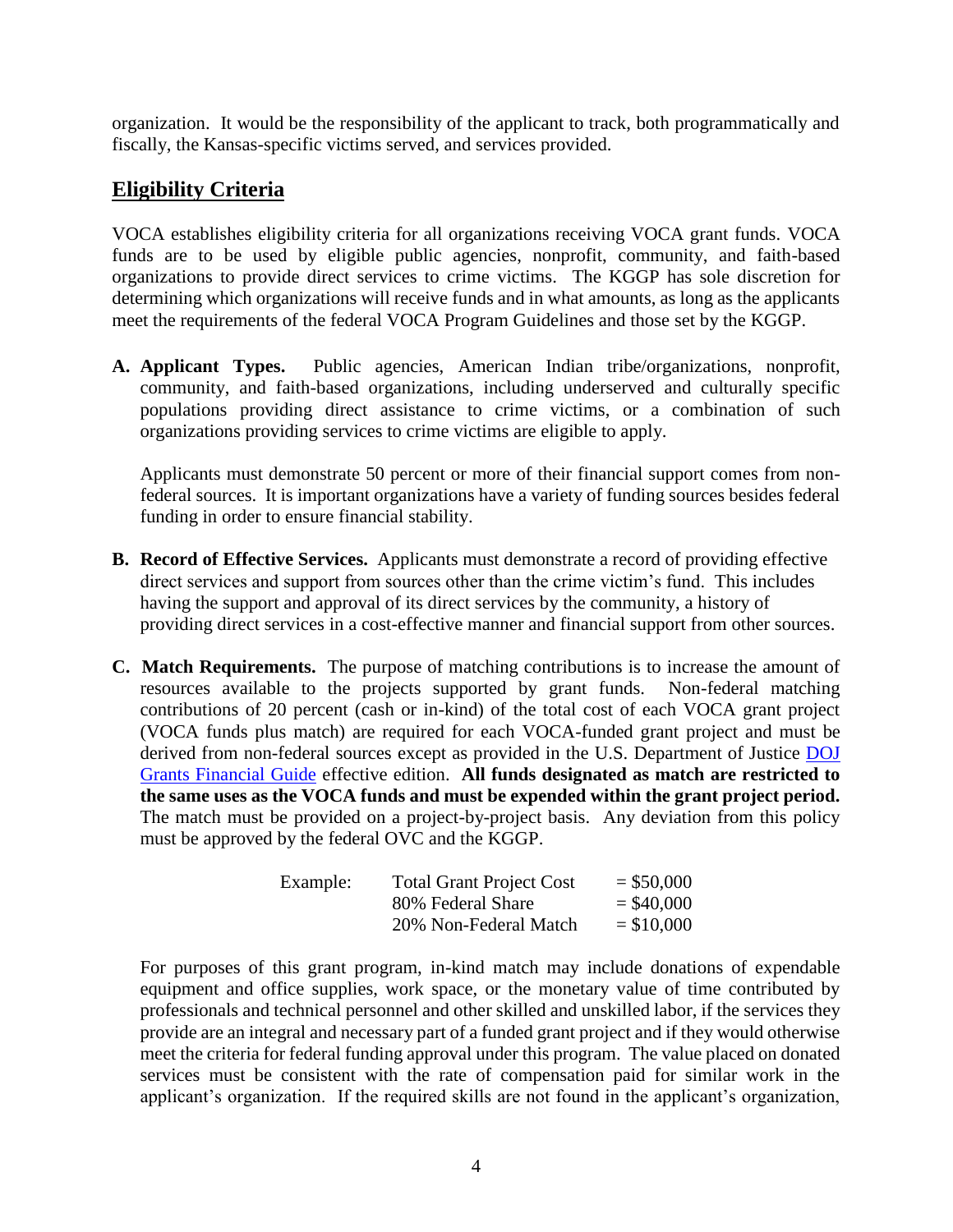the rate of compensation must be consistent with the local labor market. In either case, fringe benefits may be included in the valuation. Volunteer hours utilized as match must be hours spent providing eligible direct victim services or other activities specifically allowable under the VOCA grant program. In instances where a volunteer is considered to be on-call specifically for the purpose of ensuring 24-hour service coverage, those hours and associated values must be tracked and accounted for consistent with the procedures used by the applicant for paid staff. The value placed on loaned or donated equipment may not exceed its fair market value. The value of donated space may not exceed the fair rental value of comparable space as established by an independent appraisal of comparable space and facilities in privatelyowned buildings in the same locality. The KGGP has the authority to require a subgrantee to provide a non-federal cash match instead of an in-kind match.

**1. Record Keeping for Match Requirements.** Records must be maintained that clearly show the source, the amount and the period during which the match was allocated. The basis for determining the value of personal services, materials, equipment and space must be documented. Volunteer services used as match must be documented, and to the extent feasible, supported by the same methods used by the organization for its own paid employees.

#### **2. Exceptions to the 20 Percent Match.**

- **a.** Federally-recognized American Indian tribes or projects located on tribal lands are exempt from any match requirement. For the purpose of this grant, an American Indian tribe/organization is defined as any tribe, band, nation, or other organized group or community, which is recognized as eligible for the special programs and services provided by the United States to American Indians because of their status as American Indians. A reservation is defined as a tract of land set aside for use of, and occupancy by, American Indians. All organizations applying for these grant funds must meet the other eligibility requirements for subgrantee organizations.
- **b.** The match requirement may be waived if extraordinary need is documented and a request is submitted to the KGGP by the applicant (see Match Waiver Request information on page 25).
- **D. Volunteers.** The use of volunteers in the applicant organization is an eligibility requirement. Volunteers *must* be utilized unless the KGGP determines there is a compelling reason to waive this requirement. Agency staff and board members **cannot** be used as volunteer time for this purpose. A "compelling reason" may be a statutory or contractual provision concerning liability or confidentiality of counselor/victim information, which bars using volunteers for certain positions, or the inability to recruit and maintain volunteers after a sustained and aggressive effort. The applicant is responsible for providing in the grant application the documentation and reasons why volunteers cannot be used. This documentation should include, when applicable, a statutory cite that prohibits use of volunteers.
- **E. Promote Coordinated Community Efforts to Aid Crime Victims.** Coordination may include, but is not limited to, serving on state, federal, local, or American Indian task forces,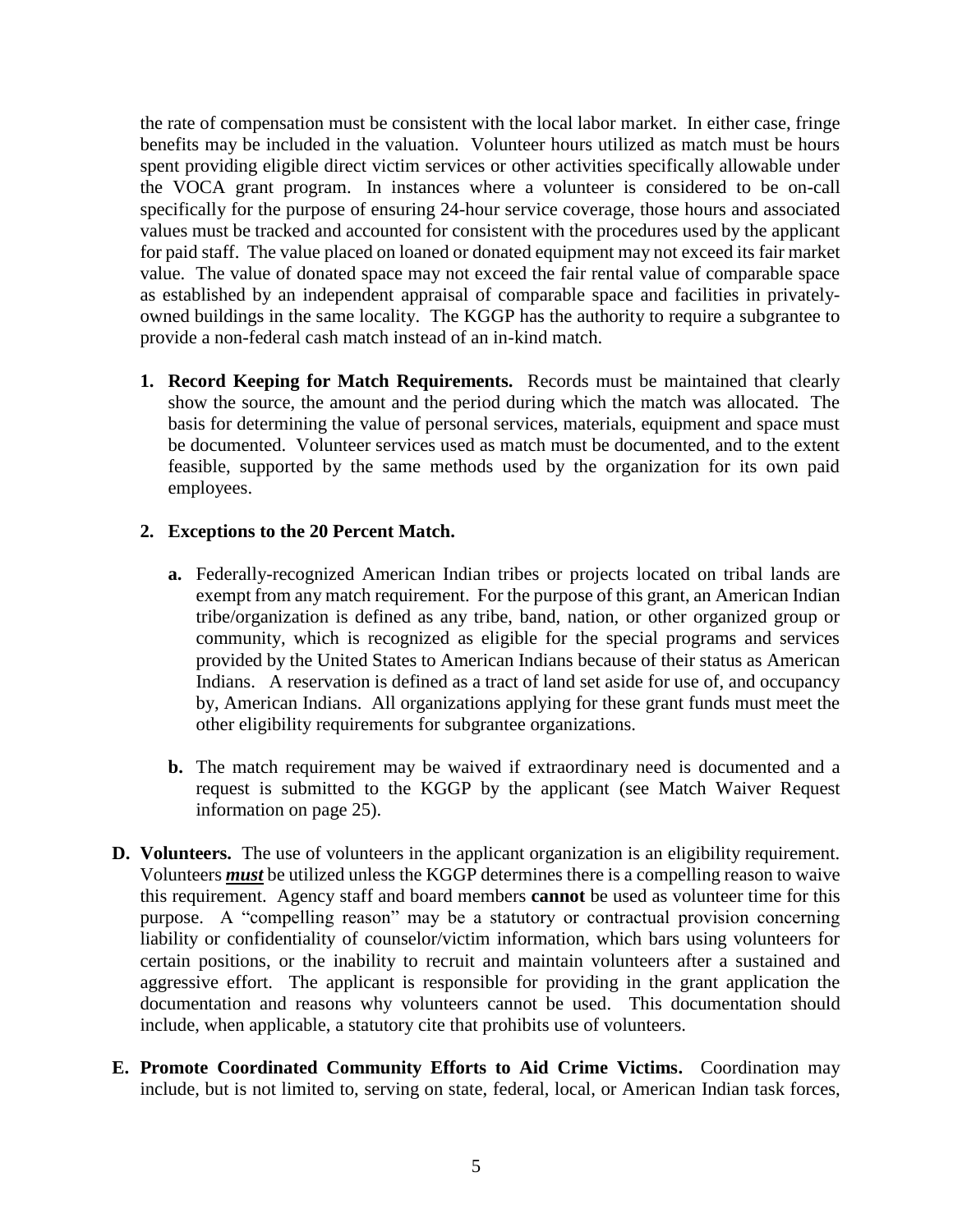commissions, working groups, coalitions, and/or multi-disciplinary teams. Coordination efforts also include developing written agreements contributing to better and more comprehensive services to crime victims.

- **F. Help Victims Apply for Compensation Benefits.** Such assistance may include identifying and notifying crime victims of the availability of compensation, assisting them with application forms and procedures, obtaining necessary documentation, checking on claim status, and/or providing a referral to a resource that will effectively provide these services.
- **G. Federal Rules Regulating Grants.** Comply with the applicable provisions of VOCA, the program guidelines, and the requirements of the U.S. Department of Justice [DOJ Grants](http://ojp.gov/financialguide/DOJ/index.htm)  [Financial Guide](http://ojp.gov/financialguide/DOJ/index.htm) effective edition, which includes maintaining appropriate programmatic and financial records that fully disclose the amount and disposition of VOCA funds. This includes: financial documentation for disbursements; daily time and activity records specifying time and type of service devoted to allowable VOCA victim services; client files; the portion of the grant project supplied by other sources of revenue; job descriptions; contracts for services; and other records which facilitate an effective audit.
- **H. Civil Rights Information.** Collect and maintain information on race, national origin, sex, age, and disability of victims receiving assistance, where such information is voluntarily furnished by the victim.
- **I. State Criteria.** Comply with any additional eligibility or service criteria as established by the KGGP including, but not limited to, submitting financial, statistical, and programmatic information on the use and impact of VOCA funds.
- **J. Services to Victims of Federal Crimes.** Applicants must provide services to victims of federal crimes on the same basis as victims of state and local crimes.
- **K. No Charge to Victims.** Services must be provided to crime victims, at no charge, through the VOCA-funded grant project. Any deviation from the provision requires prior approval by the KGGP. The purpose of the VOCA grant program is to provide services to all crime victims regardless of their ability to pay for services rendered or availability of insurance or other thirdparty payment resources. It was never the intent of VOCA to exacerbate the impact of the crime by asking the victim to pay for services.
- **L. Program Income.** Program income may be considered in rare circumstances and is only allowed if approved by the KGGP. Applicants must have the capability to track grant project program income in accordance with federal financial accounting requirements. All VOCAfunded and match income, no matter how large or small, is restricted to the same uses as the VOCA grant project.
- **M. Confidentiality and Non-Disclosure of Confidential or Private Information.** Applicants receiving VOCA funds must reasonably protect the confidentiality and privacy of persons and shall not disclose, reveal, or release any personally identifying information or individual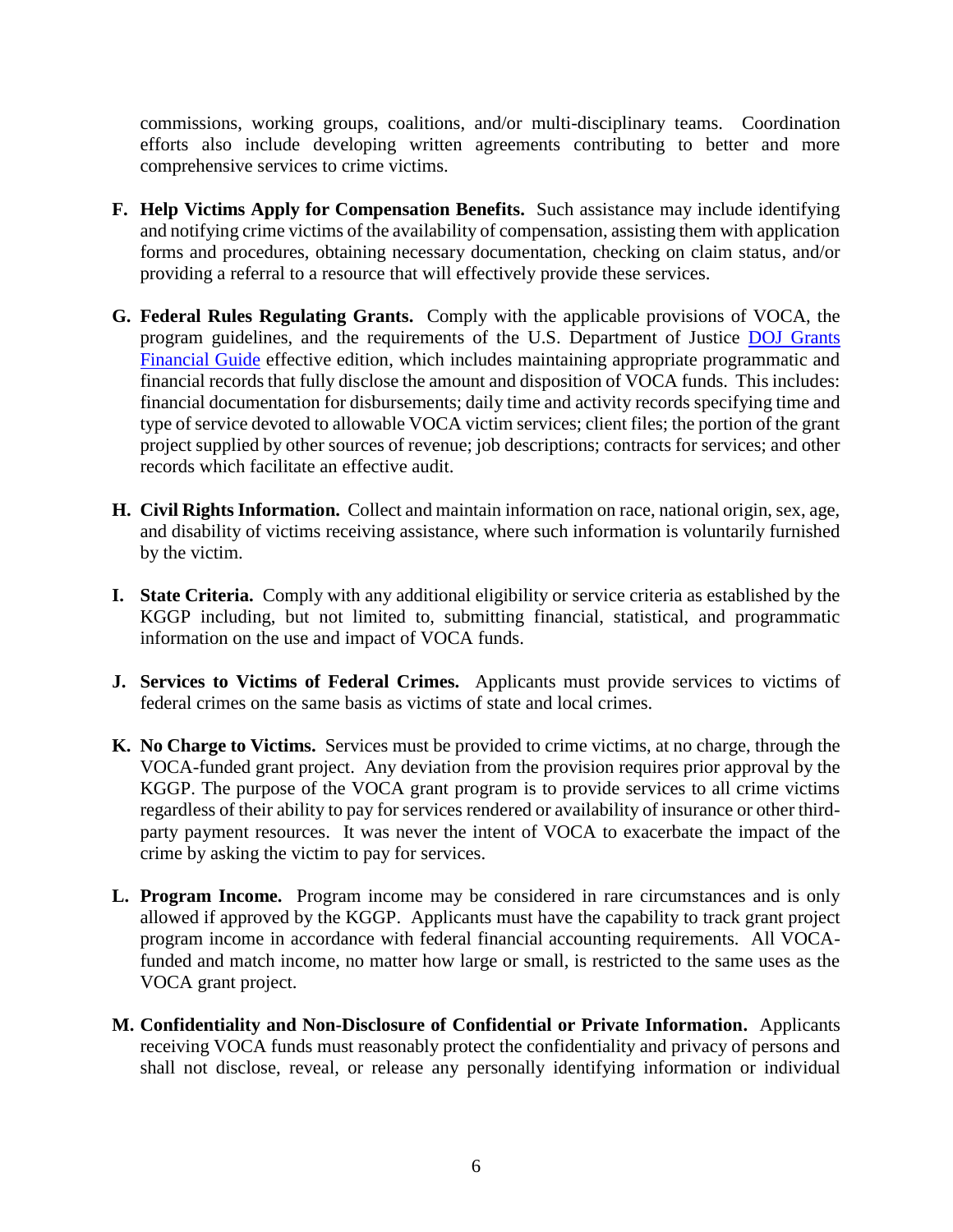information collected in connection with VOCA-funded services requested. Nothing in this section prohibits compliance with legally mandated reporting of abuse or neglect.

**N. Confidentiality of Statistical and Research Information.** Except as otherwise provided by federal law, no organization receiving monies under VOCA shall use or reveal any research or statistical information furnished under this program by any person and identifiable to any specific private person for any purpose other than the purpose for which such information was obtained in accordance with VOCA. Research and statistical information identifiable to any specific private person and any copy of such information, shall be immune from legal process and shall not, without the consent of the person furnishing such information, be admitted as evidence or used for any purpose in any action, suit, or other judicial, legislative, or administrative proceeding (28 C.F.R. Part 22).

These provisions are intended, among other things, to ensure the confidentiality of information provided by crime victims to counselors working for victims' services programs receiving VOCA funds. Whatever the scope of application given this provision, it is clear that there is nothing in VOCA or its legislative history to indicate that Congress intended to override or repeal a state's existing law governing the disclosure of information that is supportive of VOCA's fundamental goal of helping crime victims. For example, this provision would not act to override or repeal, in effect, a state's existing law pertaining to the mandatory reporting of suspected child abuse. See Pennhurst School and Hospital v. Haldermann, et al., 451 U.S. 1 (1981). Furthermore, this confidentiality provision should not be interpreted to thwart the legitimate informational needs of public agencies. For example, this provision does not prohibit a domestic violence shelter from acknowledging, in response to an inquiry by a law enforcement agency conducting a missing person investigation, that the person is safe in the shelter. Similarly, this provision does not prohibit access to a victim service grant project by a federal or state agency seeking to determine whether federal and state funds are being utilized in accordance with funding agreements.

## **Eligible Organizations**

VOCA specifies an organization must provide services to crime victims and be operated by a public agency, nonprofit, community, or faith-based organization, or a combination of such agencies or organizations, to be eligible to receive VOCA funding. Eligible organizations include, but are not limited to, sexual assault and rape crisis centers, domestic violence programs and shelters, child abuse programs, centers for missing children, mental health services, community and faith-based organizations, and other community-based victim coalitions and support organizations.

In addition, organizations are eligible to receive VOCA funds, if the funds are used to expand or enhance the delivery of crime victim services. These organizations include, but are not limited to, the following:

**A. Criminal Justice Agencies.** Agencies such as law enforcement organizations, prosecutors' offices, courts, corrections departments, and probation and paroling authorities are eligible to receive VOCA funds to help pay for victim services. For example, prosecutor-based victim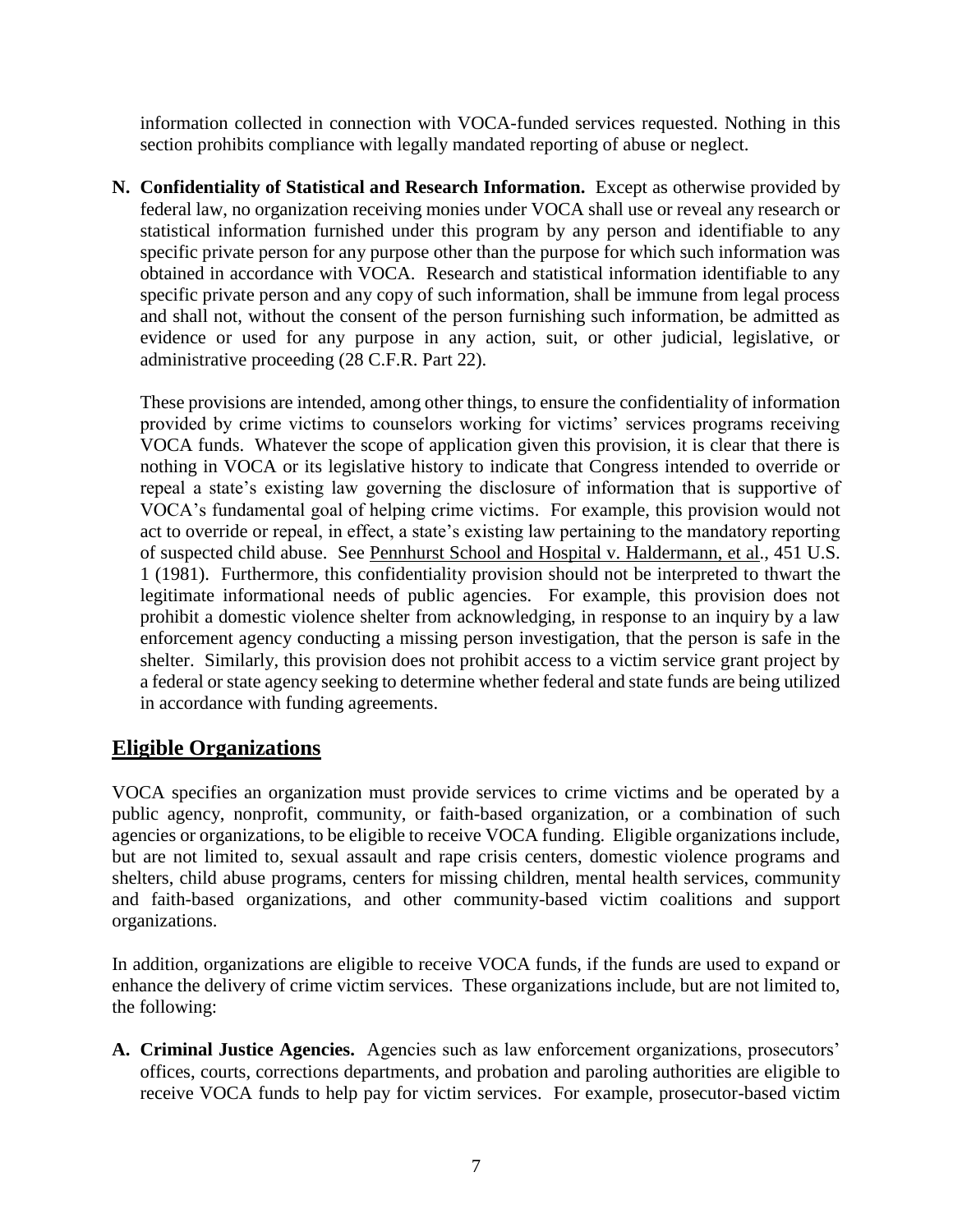services may include victim-witness programs, victim notification and victim impact statements, including statements of pecuniary damages for restitution. Corrections-based victim services may include victim notification, restitution advocacy, victim-offender mediation programs, and victim impact panels. Police-based victim services may include victim crisis units or victim advocates, victim registration and notification, and cellular phone and alarm services for domestic abuse victims. In general, VOCA funds may be used to provide crime victim services that exceed a law enforcement official's normal duties. Regular law enforcement duties such as crime scene intervention, questioning of victims and witnesses, investigation of the crime and follow-up activities may not be paid for with VOCA funds.

- **B. Faith-Based Organizations.** Such organizations receiving VOCA funds must ensure that services are offered to all crime victims without regard to religious affiliation and that the receipt of services is not contingent upon participation in a religious activity or event.
- **C. Hospitals and Emergency Medical Facilities.** KGGP encourages such organizations to offer crisis counseling, support groups, and/or other types of victim services. In addition, the KGGP may only award VOCA funds to a medical facility for the purpose of performing forensic examinations for sexual assault victims if (1) the examination meets the standards established by the state, local prosecutor's office, or statewide sexual assault coalition; and (2) appropriate crisis counseling and/or other types of victim services are offered to the victim in conjunction with the examination. **State law requires counties where the alleged offense occurs to be responsible for the cost of conducting a sexual assault examination for the purpose of gathering evidence (K.S.A. 2019 Supp. 65-448 and amendments thereto).**
- **D. Others.** State and local public agencies such as mental health service organizations, state/local public child and adult protective services, state grantees, legal services agencies, and public housing authorities that have components specifically trained to serve crime victims.

## **Ineligible Organizations**

Some public agencies, nonprofit, community, and faith-based organizations that offer services to crime victims are not eligible to receive VOCA Victim Assistance funding. These organizations include, but are not limited to, the following:

- **A. Federal Agencies.** This includes U.S. Attorneys Offices and Federal Bureau of Investigation Field Offices. Receipt of VOCA funds would constitute an augmentation of the federal budget with money intended for state agencies. However, private nonprofit organizations that operate on federal land may be eligible subgrantees of VOCA Victim Assistance funds.
- **B. In-Patient Treatment Facilities.** This includes facilities that provide treatment to individuals with drug, alcohol and/or mental health-related conditions.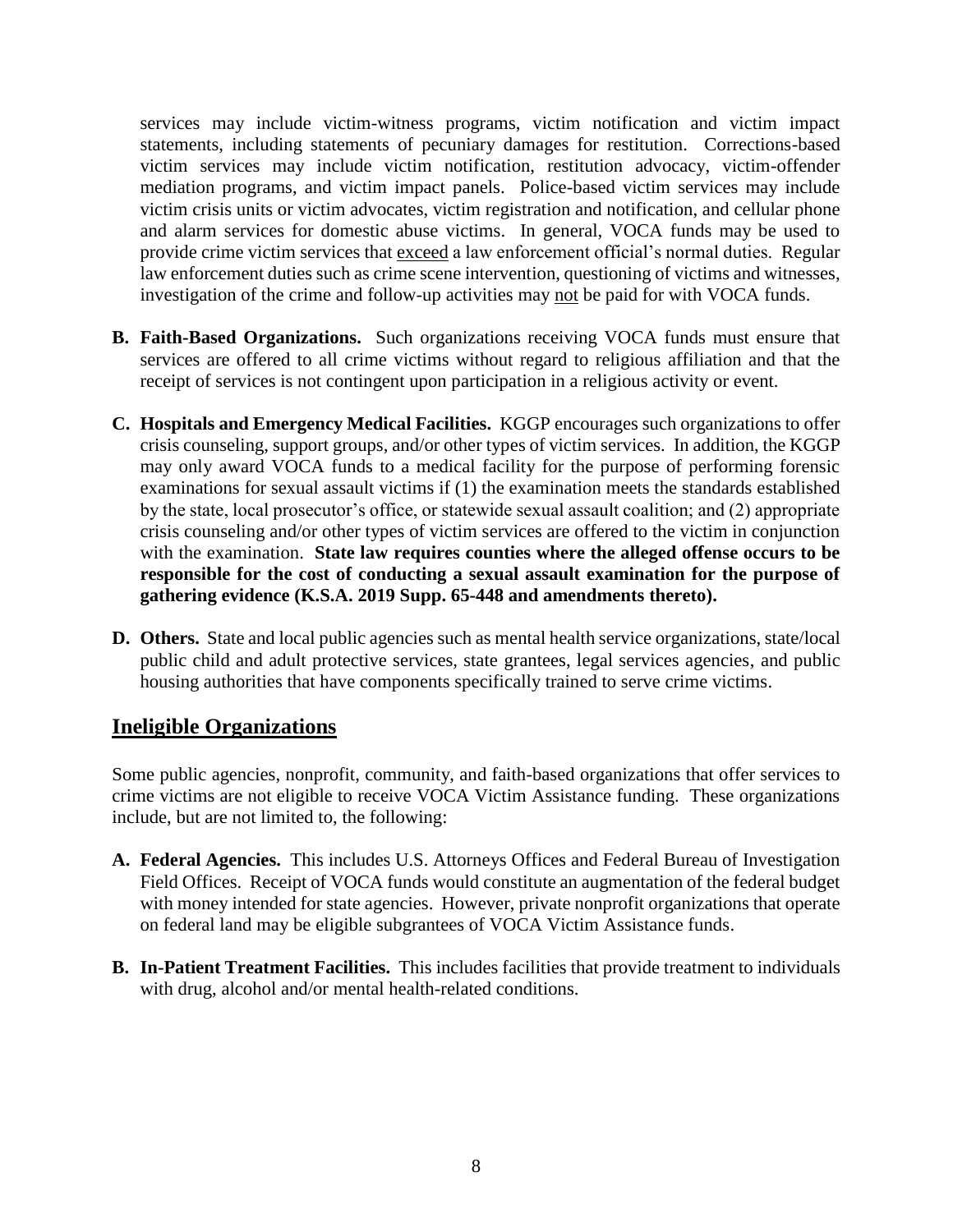## **Allowable Direct Services, Activities, and Costs**

The following is a list of allowable **direct service costs**:

**A. Immediate Health and Safety.** Services responding to the immediate emotional and physical needs (excluding medical care) of crime victims such as crisis intervention; accompaniment to hospitals for medical examinations; hotline counseling; safety planning; emergency food, clothing, transportation, and shelter; and other emergency services that are intended to restore the victim's sense of security. This includes services that offer an immediate measure of safety to crime victims such as replacing broken windows and replacing or repairing locks.

Emergency shelter may also include short-term in-home care and supervision services for children and adults who remain in their own homes when the offender/caregiver is removed, as well as short-term nursing-home, adult foster care, or group-home placement for adults for who no other safe, short-term residence is available.

The term *immediate* for purposes of VOCA funding is intended to include those services that meet emergency victim needs for which other alternative sources of payment will not be available quickly enough to meet the victims' needs, typically within 48 hours. Agencies must ensure that victim compensation or the victim's health insurance, Medicaid, or other health care funding source cannot be made available to meet the emergency needs.

Emergency legal assistance includes such activities as filing for restraining or protective orders and obtaining emergency custody orders and visitation rights.

- **B. Personal Advocacy and Emotional Support.** Services providing personal advocacy and emotional support, including working with a victim to assess the impact of the crime; identification of the victim's needs; case management; management of practical problems created by the victimization; identification of resources available to the victim; provision of information, referrals, advocacy, and follow-up contact for continued services as needed; and traditional, cultural, and/or alternative therapy/healing, such as art therapy and traumasensitive yoga.
- **C. Mental Health Assistance.** Mental health counseling and care services and activities assisting crime victims and/or victims' family members in understanding the dynamics of victimization and in stabilizing their lives after a crime. This includes out-patient therapy and counseling provided by a person who meets professional standards to provide these services in the jurisdiction in which the care is administered. Substance-abuse treatment is also allowable when the victim service provider can justify that the treatment is directly related to the victimization.
- **D. Peer-Support.** Activities providing opportunities for victims to meet other victims, share experiences, and provide self-help, information, and emotional support.
- **E. Assistance with Participation in Criminal Justice and Other Public Proceedings.** In addition to the cost of emergency legal services noted above in section A. "Immediate Health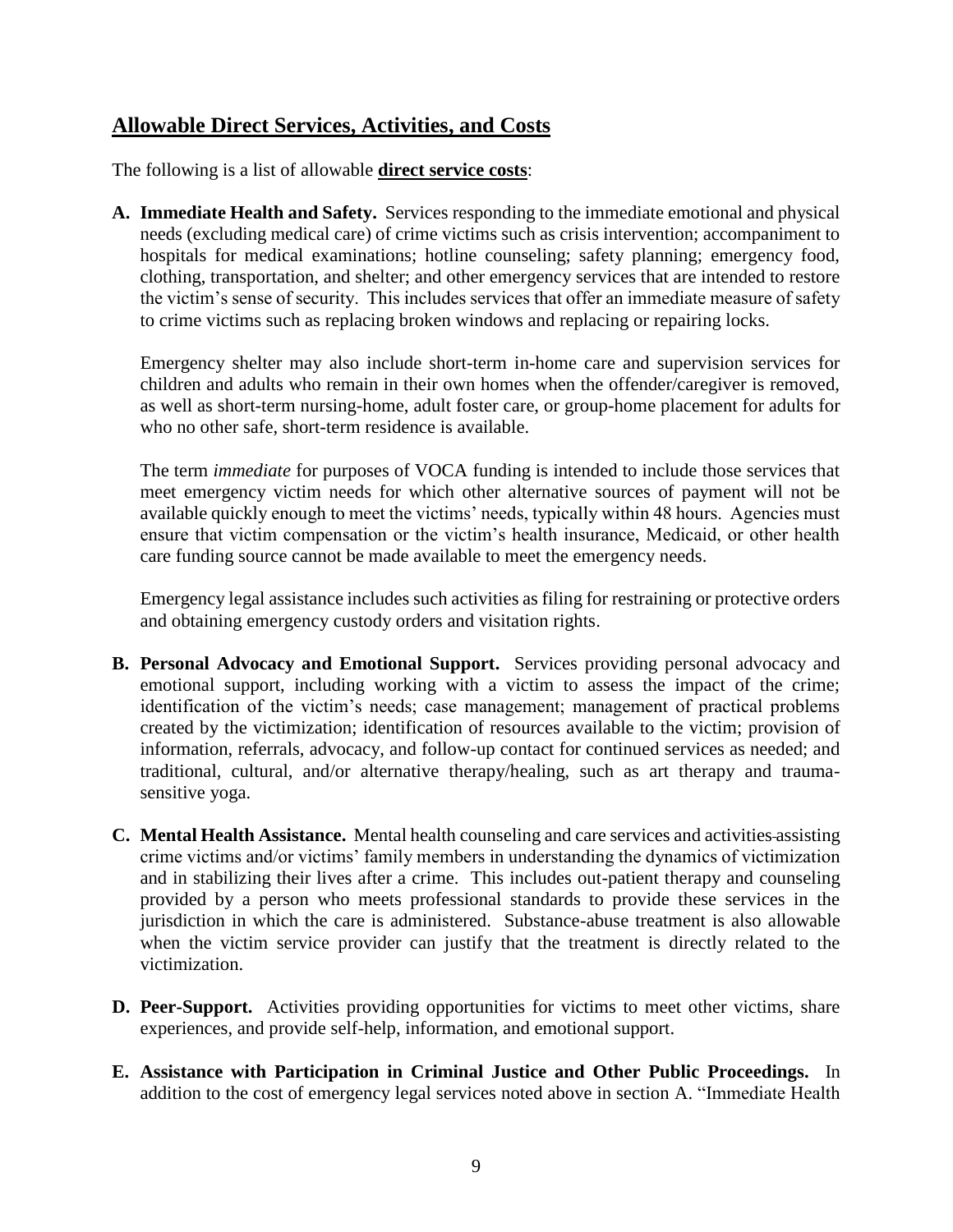and Safety," other costs associated with helping victims participate in the criminal justice system and other public proceedings arising from the crime also are allowable. These services may include advocacy on behalf of crime victims; accompaniment to offices and court; transportation, meals, and lodging to allow a victim who is not a witness to participate in a proceeding; interpretation services for a non-witness victim; child care or respite care to enable a victim to attend activities related to the proceeding; notification to victims regarding trial dates and other key proceeding dates, case disposition information, and parole consideration procedures; assistance with victim impact statements; assistance with recovery of property retained for evidence; and assistance with restitution advocacy on behalf of the crime victim.

- **F. Legal Assistance.** Services which are reasonable and necessary as a direct result of the victimization. Allowable legal assistance services include those helping the crime victim assert their rights as a victim in a criminal proceeding directly related to the victimization, or otherwise protect their safety, privacy, or other interests as a victim in such a proceeding; motions to vacate or expunge a conviction, or similar actions, where the jurisdiction permits such a legal action based on a person being a crime victim; and those actions (other than tort actions) in the civil context, are reasonably necessary as a direct result of the victimization. Specifically, legal assistance might include, but is not necessarily limited to, proceedings for restraining or protective orders; family, custody, contract, housing and dependence matters as they directly relate to the crime; immigration assistance for victims of human trafficking, sexual assault, and domestic violence; intervention with creditors, law enforcement, and other entities on behalf of victims of identity theft and financial fraud; intervention with administrative agencies, schools/colleges, tribal entities, and other circumstances where legal advice or intervention would assist in addressing the consequences of the victimization. Agencies whose primary purpose is to provide emergency legal assistance may apply for this type of service. The KGGP may not consider a grant award for contracting to provide emergency legal services unless good cause is shown why no other emergency legal assistance is available.
- **G. Forensic Medical Evidence Collection Examinations.** Victims of a sexually violent crime, forensic medical evidence collection exams are allowable costs only to the extent other funding sources (such as state compensation, private insurance, or public benefits) are unavailable or insufficient and such exams conform to state evidentiary collection requirements (also refer to section C. under Eligible Organizations in this solicitation). KGGP encourages forensic medical evidence collection examinations provided under this VOCA program to be conducted by a specially trained Sexual Assault Nurse Examiner and encourages the service provider to provide appropriate referrals to local crisis center services, counseling services, and other types of victim services.
- **H. Forensic Interviews.** Victim-centered forensic interviews are an allowable activity to the extent that the results of the interview will be used not only for law enforcement and prosecution purposes, but also for identification of needs such as social services, personal advocacy, case management, substance abuse treatment, and mental health services; interviews are conducted in the context of a multi-disciplinary investigation and diagnostic team, or in a specialized setting such as a child advocacy center; and the interviewer is properly trained to conduct forensic interviews appropriate to the developmental age and disabilities of children,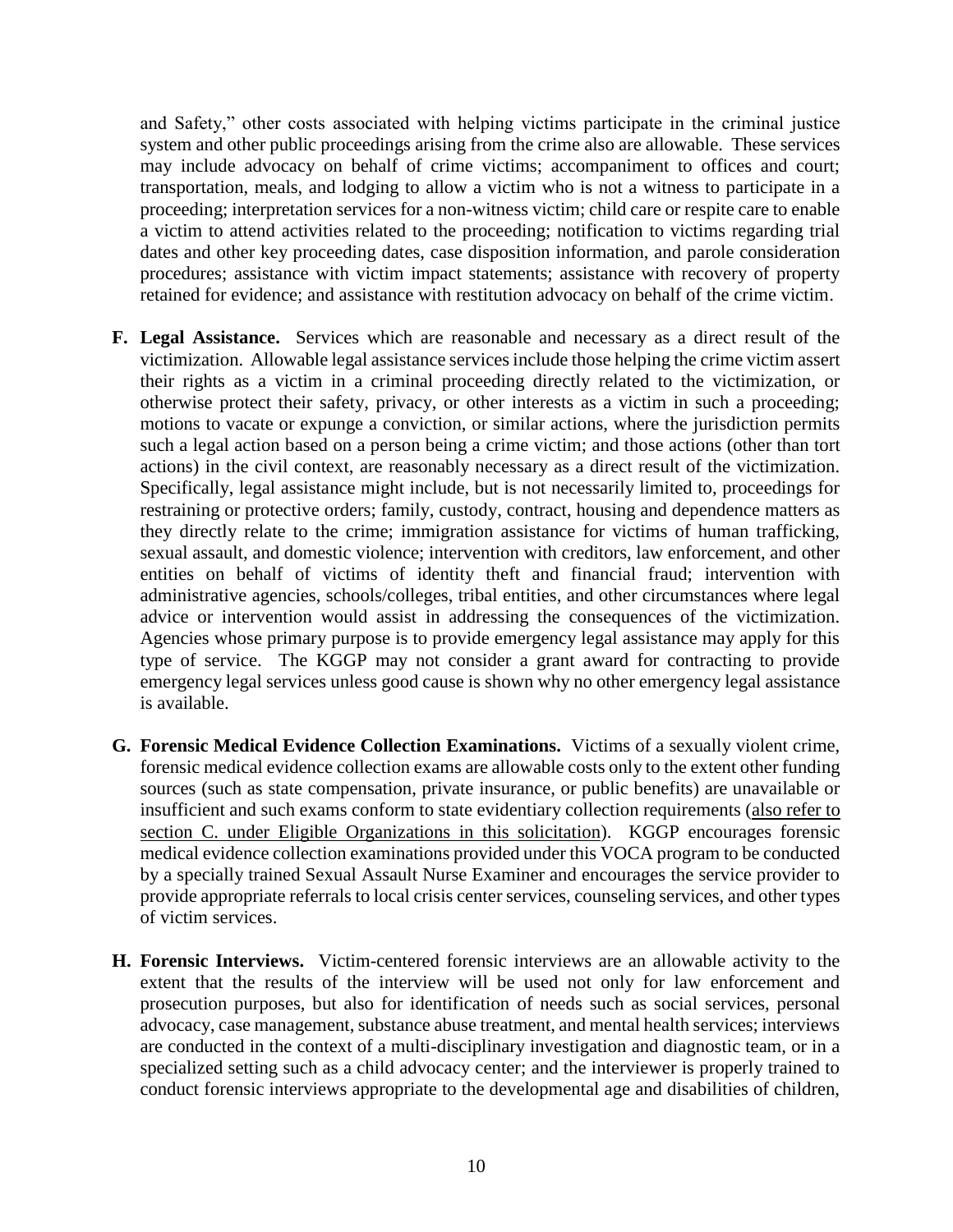or the developmental, cognitive, and physical or communication disabilities presented by adults.

- **I. Transportation.** Transportation of victims specifically to receive services and to participate in criminal justice proceedings is allowable.
- **J. Public Awareness and Presentations.** VOCA funds may be used to support awareness and education presentations made in schools, community centers, or other public forums and are designed to identify crime victims and provide or refer them to needed services. Specifically, activities and costs related to such programs including presentation materials, brochures, and newspaper notices can be supported with VOCA funds.
- **K. Shelter and Transitional Housing.** Costs associated with shelter and other transitional housing for crime victims who cannot safely return to their previous housing due to the circumstances of the victimization, and when other financial resources are not available to support such costs. Shelter and transitional housing related costs may include travel, first year's rental assistance (excluding security deposits), first year's utilities, and other costs incidental to the relocation to such housing, as well as voluntary support services such as childcare and counseling.
- **L. Rental Assistance.** Costs associated for crime victims to stay in their rental housing and need assistance to pay for rent and utilities due to the circumstances of the victimization, and when other financial resources are not available to support such costs. Funds for rent and utilities may not exceed one year. VOCA funds cannot be used to pay for a house mortgage payment.
- **M. Relocation Expenses.** Reasonable costs associated with relocating a crime victim outside of the organization's service area when necessary for the crime victim's safety and well-being, including moving expenses, first two month's rent, and first two month's utilities.
- **N. Special Services.** Assisting crime victims with managing practical problems created by the victimization, such as acting on behalf of the victim with other service providers, creditors, or employers; assisting the victim to recover property that is retained as evidence; assistance in filing for compensation benefits; and helping to apply for public assistance.

The following is a list of allowable **costs supporting direct services**:

- **A. Coordination of Activities.** Coordination of activities that facilitate the provision of direct services include state-wide coordination of victim notification systems, crisis response teams, multi-disciplinary teams, coalitions to support and assist victims, and other such programs, and salaries and expenses of such coordination.
- **B. Supervision of Direct Service Providers.** The KGGP may provide VOCA funds for supervision of direct service providers when it determines such supervision is necessary and essential to effectively providing direct services to crime victims. For example, the KGGP may determine using VOCA funds to support a coordinator of volunteers or interns is a cost-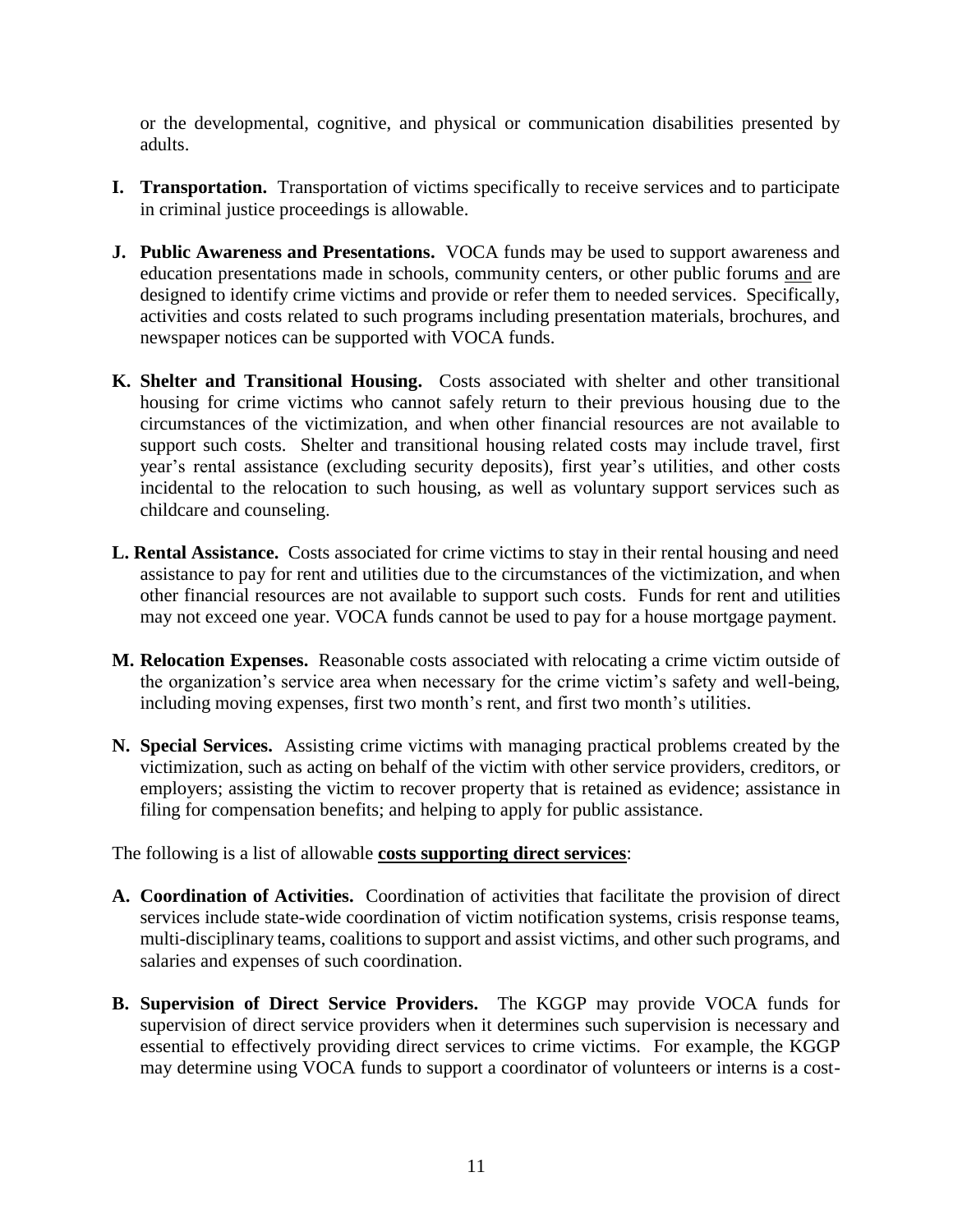effective way of serving more crime victims. The applicant is responsible for demonstrating how funds for supervision will be cost-effective in providing services.

- **C. Multi-Disciplinary Response Activities and Coordination.** Activities supporting a coordinated and comprehensive response to crime victim needs by direct service providers, including payment of salaries and expenses of direct service staff serving on child and adult abuse multi-disciplinary investigation and treatment teams, coordination with federal agencies to provide services to victims of federal crimes and/or participation on Statewide or other task forces, work groups, and committees to develop protocols, interagency, and other working agreements.
- **D. Contracts for Professional Services.** It may be necessary for VOCA-funded organizations to use a portion of the VOCA funds to contract for specialized services are not available within the organization. Examples of these services include assistance in filing restraining orders or establishing emergency custody/visitation rights (the provider must have a demonstrated history of legal advocacy on behalf of crime victims); psychological or psychiatric services; or sign and/or interpretation for the hearing impaired or for crime victims whose primary language is not English.

Applicants are prohibited from requesting a majority of VOCA funds for contracted services. The applicant must demonstrate any costs for contracted professional services are at a rate not exceeding a reasonable market rate. The KGGP will only approve very limited and necessary contractual budget items.

- **E. Automated Systems and Technology.** Automated systems and technology supporting delivery of direct services to victims, including personnel and hardware. It will be the responsibility of the applicant to clearly demonstrate in the application how such a project will enhance direct services; how the project or system will integrate with existing projects and systems; and how the costs of installation, training, ongoing operations, and any other related costs will be supported. Applicants should consult the U.S. Department of Justice [DOJ Grants](http://ojp.gov/financialguide/DOJ/index.htm)  [Financial Guide](http://ojp.gov/financialguide/DOJ/index.htm) effective edition when developing the proposed project.
- **F. Volunteer Trainings.** Activities in support of training volunteers on how to provide direct services when such services will be provided primarily by volunteers.
- **G. Restorative Justice.** Activities in support of opportunities for crime victims to meet with perpetrators, including tribal community-led meetings and peace-keeping activities.

The following is a list of allowable **subgrantee administrative costs**:

**A. Personnel Costs.** Costs directly related to providing VOCA-allowable direct services and supporting activities, such as staff salaries and fringe benefits, including a pro-rated share of liability insurance; the cost of advertising to recruit VOCA-funded personnel; and the cost of training paid and volunteer staff.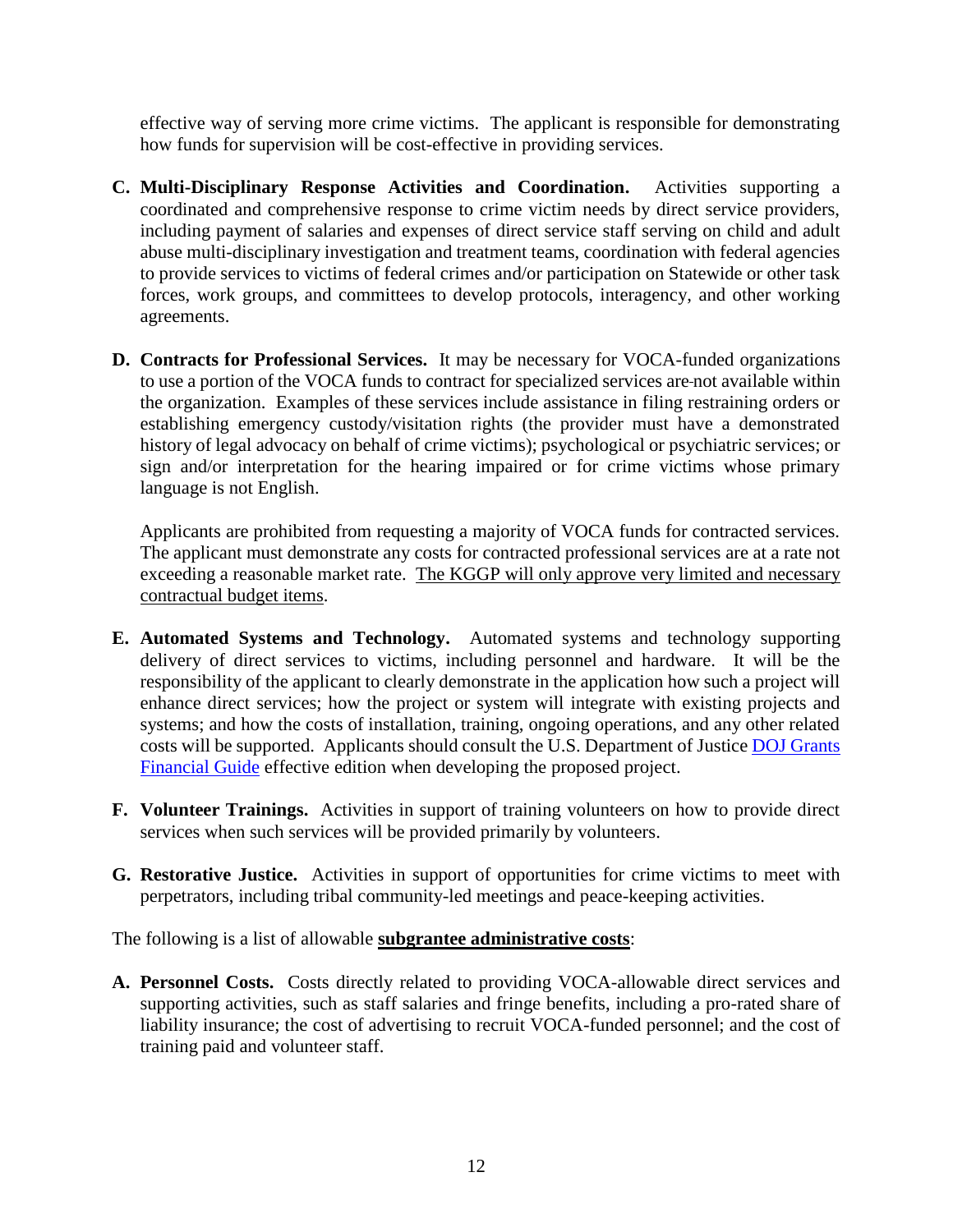**B. Skills Training for Direct Service Providers.** Training exclusively for developing the skills of direct service providers, including paid staff and volunteers (both VOCA-funded and not), so that they are better able to offer quality direct services, including but not limited to, manuals, books, videoconferencing, electronic training resources, and other materials and resources relating to such training. **However, VOCA funds cannot be used for management and administrative training for executive directors, board members, and other individuals who do not provide direct services. Additionally, VOCA funds cannot be used to provide training to professionals and other individuals outside of the applicant's organization. For example, a VOCA-funded Victim Advocate may not provide skills training for the local law enforcement or medical personnel.**

\*Training of direct services personnel is essential to providing a trauma-informed, victimcentered response to crime victims. VOCA-funded staff will be expected to pursue foundational training, advanced training, and continuing education. VOCA recipients will be required to ensure that new staff members submit an application to the Kansas Academy for [Victim Assistance](http://www.grants.ks.gov/programs/kava/about-kava) (KAVA) and that a minimum of one staff member attend the annual Crime Victims' Rights Conference. Applicants are also encouraged to research discipline-specific victim services training opportunities. To the extent reasonable, training costs may be included in the VOCA application.

- **C. Training Related Travel.** Training related costs such as travel (in-State, regional, and national), meals, and registration fees for paid direct service staff (both VOCA-funded or not). Reimbursement rates are subject to an agency's approved travel rate or the current federal per diem rate, whichever is lower. Reimbursement at a rate in excess of the current federal rate, per agency policy, grant funds administered by the KGGP shall not be used to make up the difference.
- **D. Organizational Expenses.** Organizational expenses that are necessary and essential to providing direct services and other allowable victim services, including, but not limited to, the prorated costs of rent; utilities, including electric, gas, and water services; local travel expenses for service providers; and required minor building adaptations necessary to meet the U.S. Department of Justice standards implementing the Americans with Disabilities Act and/or modifications that would improve the organization's ability to provide services to crime victims.
- **E. Operating Costs.** Operating costs include but are not limited to supplies; equipment use fees, when supported by usage logs; prorated costs of property insurance; printing, photocopying, and postage; brochures that describe available services; books and other victim-related materials; prorated costs for computer backup files/tapes and storage; security systems; design and maintenance of websites and social media; and essential communication services, such as web hosts and mobile device services.
- **F. VOCA Administrative Time.** Administrative time spent performing certain VOCA-required activities, including completing time and activity records; programmatic documentation, reports, and statistics; collecting and maintaining crime victims' records; conducting victim satisfaction surveys and needs assessments to improve victim services delivery in the grant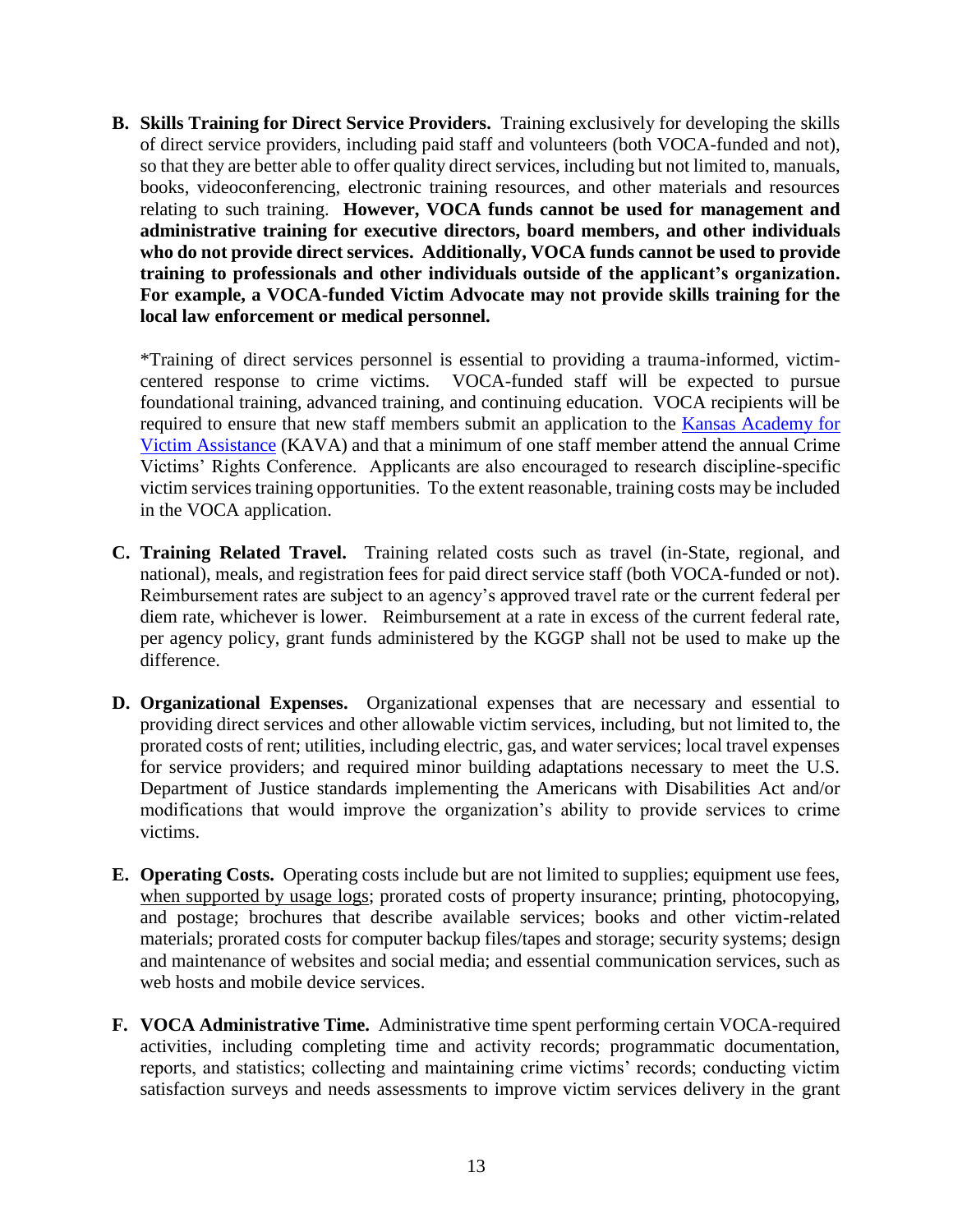project; and funding a prorated share of audit costs when the agency meets the Single Audit threshold.

- **G. Renting or Leasing Vehicles.** Rent or lease vehicles if it is demonstrated to the KGGP the expenditures are essential for delivering services to crime victims. The applicant must explain why it is requesting to rent or lease a vehicle, and how those options are more effective and reasonable than to reimburse staff for personal vehicle mileage. A cost-benefit comparison of all three options must be explored and it must be shown how often vehicles will be used, cost, mileage, etc. VOCA funds may not be used to purchase vehicles.
- **H. Maintenance, Repair, or Replacement of Essential Items.** Items contributing to maintaining a healthy and/or safe environment for crime victims, such as a furnace in a shelter. The KGGP will scrutinize each request for expending VOCA funds for such purposes to ensure the following: (1) the building is owned by the applicant organization and not rented or leased, (2) all other sources of funding have been exhausted, (3) there is no available option for providing the service in another location, (4) the cost of the repair or replacement is reasonable considering the value of the building, and (5) the cost of the repair or replacement is prorated among all sources of income. Any maintenance, repair, and/or replacement of essential items must be in compliance with the National Historic Preservation Act.
- **I. Project Evaluation.** Costs of evaluations of specific projects in order to determine their effectiveness, within limits set by the KGGP.
- **J. Equipment and Furniture.** Expenses of procuring furniture and equipment that facilitate the delivery of direct services (e.g., mobile communication devices, telephones, braille and TTY/TDD equipment, computers and printers, beepers, video cameras and recorders for documenting and reviewing interviews with children, two-way mirrors, colposcopes, digital cameras, and equipment and furniture for shelters, work spaces, victim waiting rooms, and children's play areas), except that the VOCA grant may be charged only the prorated share of an item that is not used exclusively for victim-related activities. For purposes of this application and grant program, equipment is defined as assets with a useful life of one year or more and a cost of **\$5,000** or more. Examples of allowable costs may include beepers; multicapability copy machines; computers; videotape cameras and players for interviewing children; two-way mirrors; and equipment and furniture for shelters, work spaces, victim waiting rooms, and children's play areas.

## **Unallowable Services, Activities, and Costs**

The following services, activities, and costs cannot be supported with VOCA funds. This is not an exhaustive list.

**A. Lobbying or Advocacy.** Lobbying or advocacy activities with respect to legislation or to administrative changes to regulations or administrative policy (18 U.S.C. 1913), whether conducted directly or indirectly.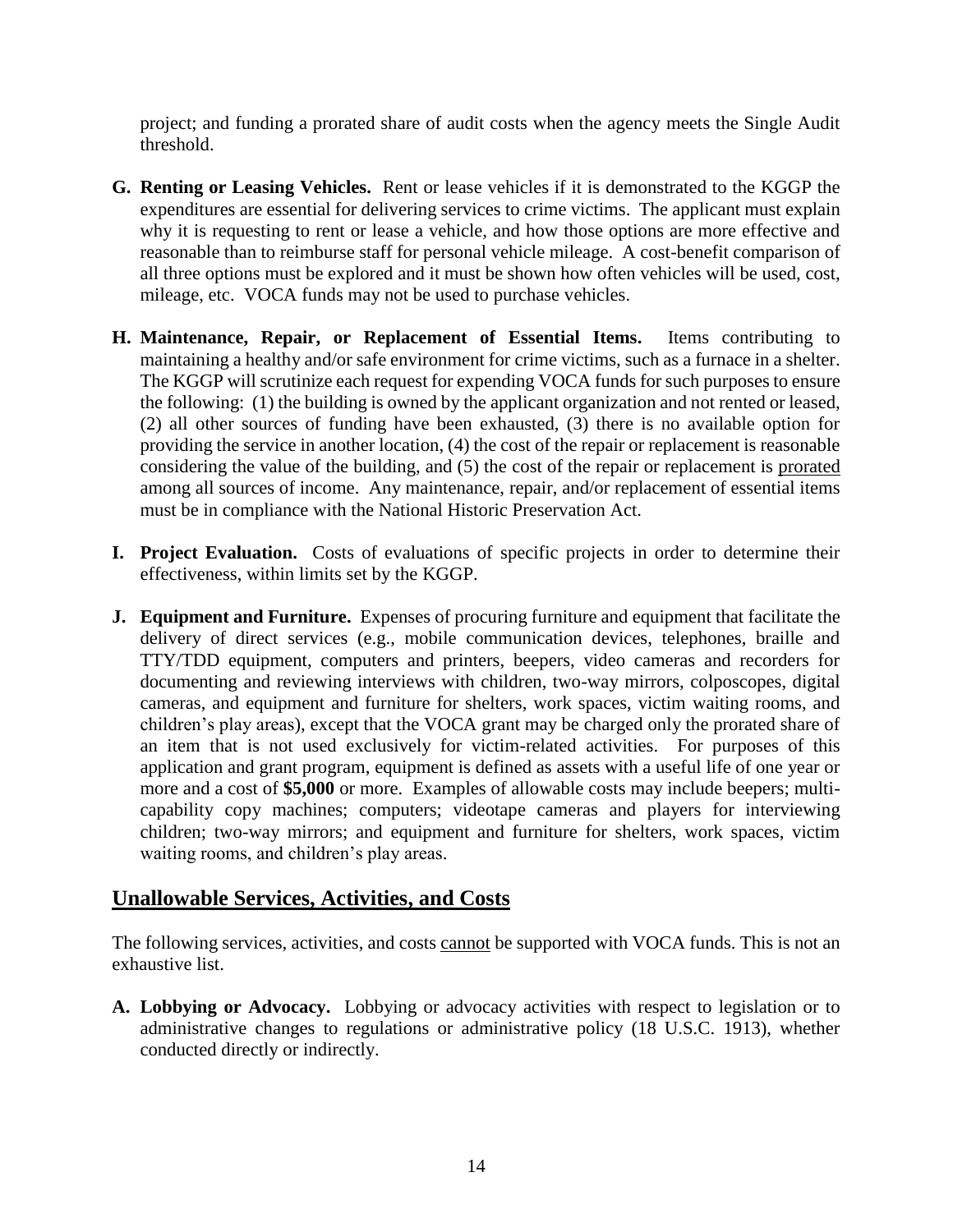- **B. Research and Studies.** Efforts conducted by individuals, organizations, task forces, or special commissions to study and/or research particular crime victim issues.
- **C. Active Investigation and Prosecution of Criminal Activities.** The active investigation and prosecution of criminal activity, except for the provision of victim assistance services (e.g., emotional support, advocacy, and legal services) to crime victims, under § 94.119, during such investigation and prosecution; Witness notification, management activities, expert testimony at a trial, and victim/witness protection costs and subsequent lodging and meal expenses.
- **D. Fundraising.** Any activities related to fundraising except for fee based program income authorized by the KGGP.
- **E. Capital Expenditures.** Capital improvements, security guards and body guards, property losses, real estate purchases, mortgage payments, audits, and construction.
- **F. Compensation for Victims of Crime.** Expenses incurred as a result of a crime such as insurance deductibles, replacement of stolen property, funeral expenses, lost wages, and medical bills.
- **G. Most Medical Costs.** Nursing home care (except emergency short-term nursing home shelter as described under: Allowable Direct Services, Activities, and Costs), home health-care costs, in-patient treatment costs, hospital care, and other types of emergency and non-emergency medical and/or dental treatment.
- **H. Administrative Staff Expenses.** Salaries, benefits, fees, furniture, equipment, and other expenses of board members, executive directors, consultants, coordinators, and other administrators are unallowable unless specifically allowed elsewhere in these guidelines.
- **I. Costs of Sending Individual Crime Victims to Conferences.**
- **J. Fringe benefit expenses that exceed the proportion of personnel funded by VOCA.**

## **Supplanting**

VOCA funds shall be used to supplement, **not** supplant, other federal, state, or local funds that would otherwise be available to assist victims of crime. The following guidelines should be used in determining the supplanting of funds. Although the examples provided below relate specifically to staffing scenarios, supplanting is not limited to personnel. Supplanting can occur in any budget line item if sufficient documentation cannot support that a VOCA grant award has not replaced funds otherwise available for the same program or purpose.

#### **Guidance Regarding Supplanting**

**Defined:** To reduce federal, state, or local funds for an activity specifically because VOCA funds are available (or expected to be available) to fund that same activity.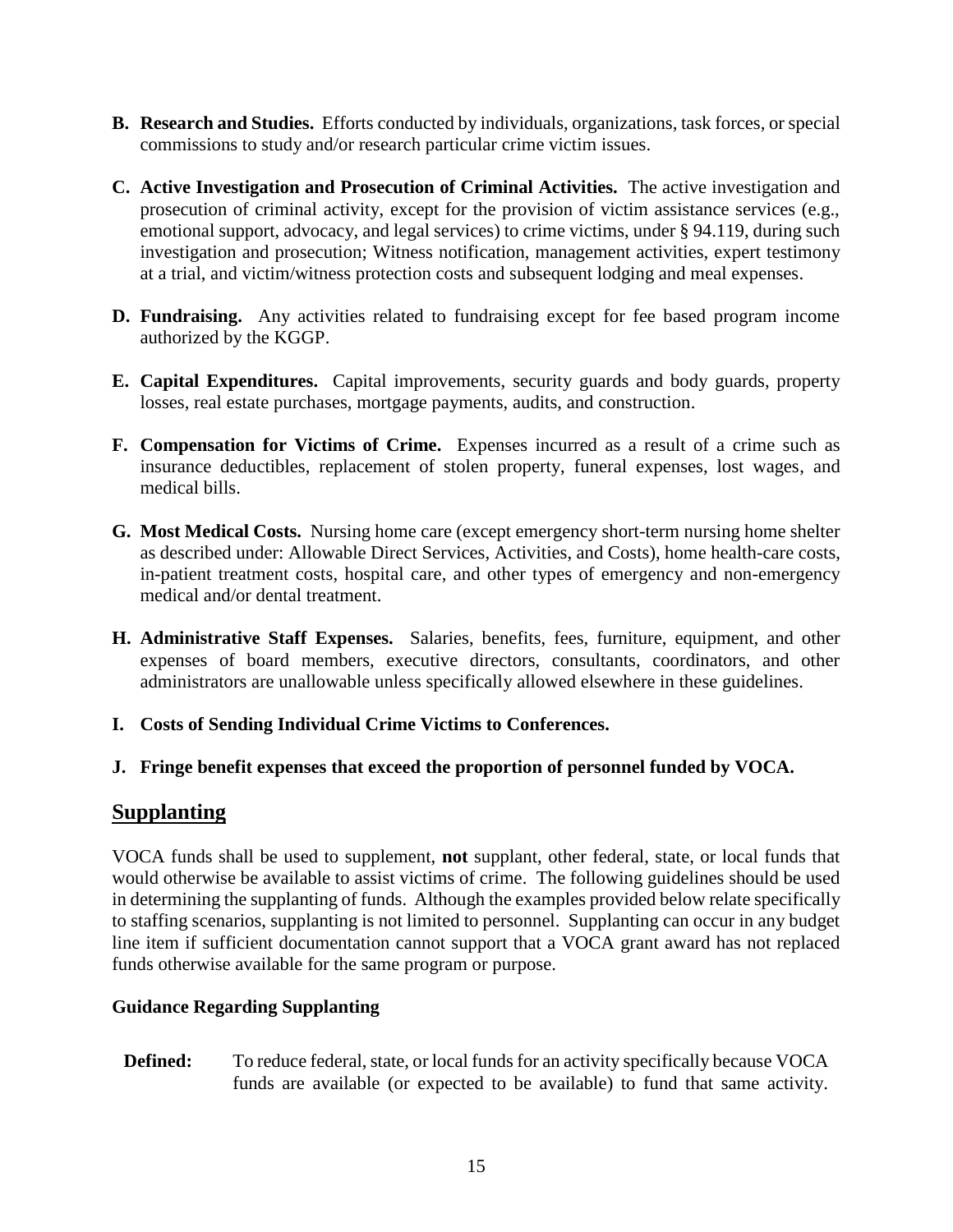VOCA funds must be used to **supplement** existing federal, state, or local funds for program activities and may **not replace** federal, state, or local funds that have been appropriated or allocated for the same purpose. Additionally, VOCA funding may not replace federal, state, or local funding that is required by law. In instances where a question of supplanting arises, the applicant or subgrantee may be required to substantiate that the reduction in non-VOCA resources occurred for reasons other than the receipt or expected receipt of VOCA funds.

Example 1 Organization A appropriated or otherwise secured funds in FY21 for salary and benefits for two victim advocates. In FY21, Organization A is awarded VOCA funds designated for the hiring of two additional victim advocates. Organization A expended the VOCA funds as intended, and now has four victim advocates.

> In this scenario, Organization A has used VOCA funds to supplement existing funds for program activities. Thus, supplanting has **not** occurred. If any of the victim advocates had left the organization during FY21 and Organization A did not follow established recruitment procedures to replace these advocates, or utilized VOCA funding for those positions for other purposes, supplanting **would** have occurred.

Example 2 Organization B appropriated or otherwise secured funds in FY20 for salary and benefits for two victim advocates. Due to budget projections for FY21, Organization B expects to lay off one victim advocate (facts that Organization B is able to substantiate). In FY21, Organization B is awarded VOCA funds designated for the hiring of one additional victim advocate. At the beginning of FY21, Organization B lays off one victim advocate and uses VOCA funds to continue the salary and benefits for the other victim advocate.

> In this scenario, Organization B will use VOCA funds to pay the salary and benefits for the one victim advocate who would have been laid off but for the availability of VOCA funds. Therefore, supplanting has **not** occurred.

Example 3 Organization C appropriates or otherwise secures funds in FY21 for salary and benefits for two victim advocates. Organization C plans to use VOCA funds to pay the salaries of two additional victim advocates. Subsequently, however, Organization C opts to use two current experienced employees for this effort and uses VOCA funds to pay their salaries and benefits. In doing so, Organization C determined that the remaining employees could handle the services and did not attempt to backfill the positions.

> In this scenario, by replacing existing funds with VOCA funds, supplanting **has** occurred. Although Organization C may use experienced staff to fill the new VOCA-funded victim advocate positions, use of the VOCA funds has not **supplemented** funds for program activities, but has **replaced** those funds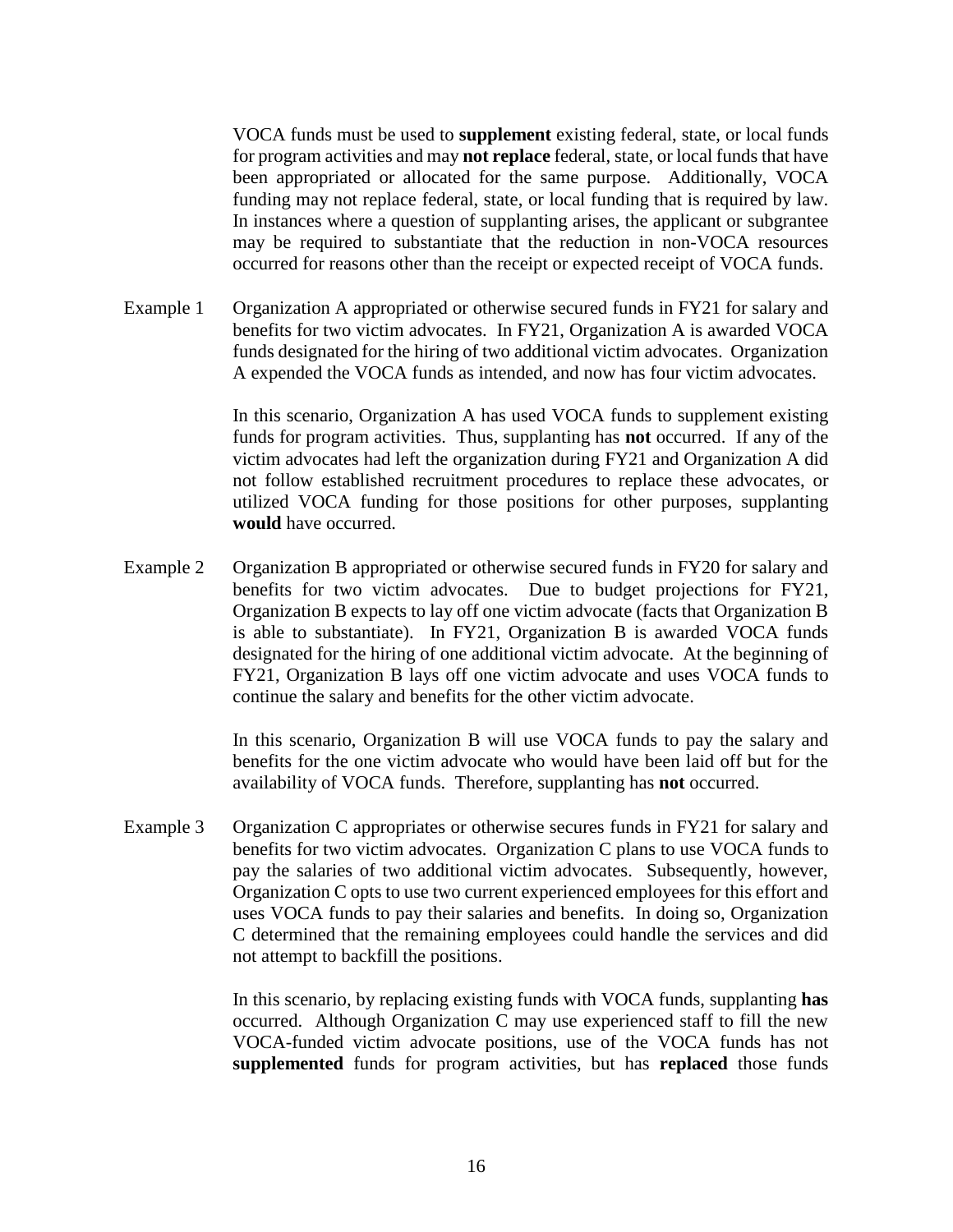through Organization C's decision not to hire replacements for staff designated for VOCA-funded activities.

## **Grant Recipient Compliance and Reporting Requirements**

Applicants awarded VOCA funds are expected to comply with the VOCA grant program requirements set out in the grant assurances, reporting requirements, and any requirements arising as a result of a compliance review. The KGGP will conduct a compliance review of each VOCA grant award. Failure to comply with these requirements may result in suspension or termination of grant funding.

In addition, applicants receiving funds must comply with the provisions of the Federal Office of Management and Budget (OMB) Uniform Guidance for Federal Awards, [2 C.F.R. Part 200](http://www.ecfr.gov/cgi-bin/text-idx?SID=2c6d1c9f8de1f9619110b4599d84a234&mc=true&node=pt2.1.200&rgn=div5#_top) and the U.S. Department of Justice [DOJ Grants Financial Guide](http://ojp.gov/financialguide/DOJ/index.htm) effective edition, which includes maintaining appropriate programmatic and financial records that fully disclose the amount and disposition of VOCA funds. This includes, but is not limited to:

- Financial documentation for disbursements;
- Daily time and activity records specifying time and type of service devoted to allowable VOCA activities;
- Grant project files;
- The portion of the grant project supplied by other sources of revenue;
- Job descriptions;
- Contracts for services:
- Statistical documentation; and
- Other records that facilitate an effective agency audit, state compliance review, and grant analysis for compliance with special conditions and compliance requirements.

Agencies receiving a VOCA grant are required to submit the following information and reports:

- A copy of the current **EEOP Certification** verifying such has been submitted to the U.S. Department of Justice, Office of Justice Programs, Office for Civil Rights.
- **Five Most Highly Compensated Officers** Certification must be submitted to open the award.
- A Subgrant Award Report due on or near October 1<sup>st</sup>.
- Monthly **Financial Status Report** provides fiscal information on expenditures made during the month. Monthly reimbursements are made based on these expenditure reports. These reports are due 10 calendar days after the end of each month.
- Quarterly **Performance Measurement Tool (PMT) Report** provides grant project statistical data and accountability metrics. PMT Reports must be submitted via the federal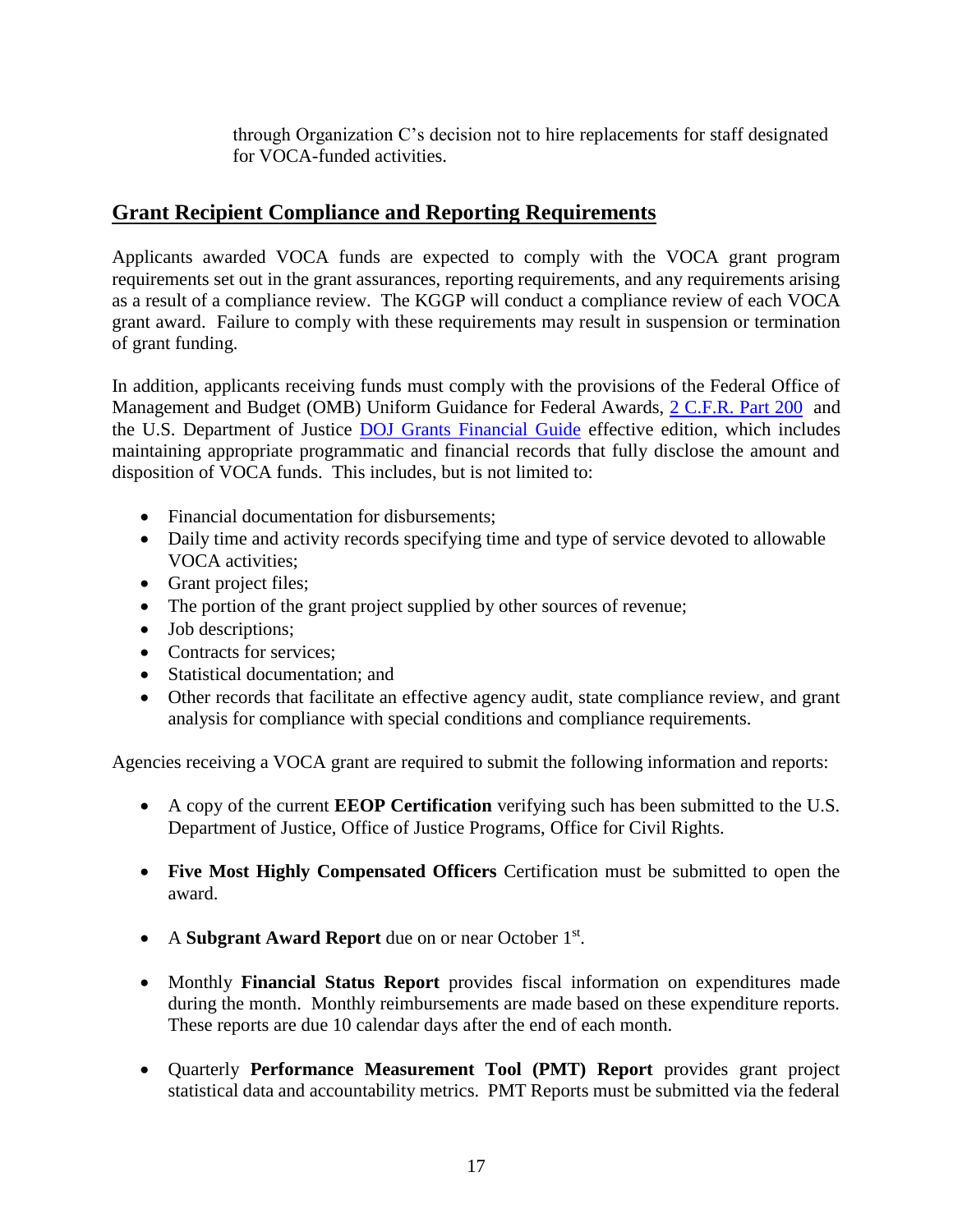OVC PMT website within 10 calendar days after the end of each quarter. Completion of this PMT Report requires all agencies utilizing a survey to collect outcome data from crime victims served with these VOCA funds.

- Semi-annual **Grant Project Narrative Report** provides a narrative description of the activities and services provided with the grant project funds. These reports are due 10 calendar days after the end of each six-month period.
- The **Projection of Final Expenditures Report** is due July 10<sup>th</sup>.
- Any other reporting procedures that may be required by the federal OVC or the KGGP.

Subgrantees submitting late, incorrect, or incomplete reports will not receive payment until the next scheduled payments for grant programs. Repeatedly late reports, failure to submit reports or supporting documentation required by the grant assurances, or failure to respond to compliance review findings in the timeframe provided will result in the suspension of grant funds. The subgrantee must be in compliance with grant requirements before grant funds will be paid.

Copies of all financial and statistical supporting documentation must be maintained by the agency for a period of five years following the closeout of the grant award.

## **Review of Applications**

A grant review committee may assist the KGGP in determining VOCA grant awards. Applicants will be notified via the Grant Portal of the grant award decision. Please do not contact the KGGP regarding the status of an application.

Each grant application will be evaluated using the following criteria:

- Record of successful implementation of services in the victim services field;
- Quality of any needs assessment in terms of proposed services;
- Demonstration of clear, measurable and appropriate grant project objectives and activities consistent with the purpose areas outlined in the grant application instructions;
- The efficacy of evaluative components, both programmatic and fiscal;
- Relevant budget information;
- Submission of all required documents and a complete application; and
- Applicant agency's ability to fulfill all of the requirements of the VOCA program.

## **Grant Portal Instructions**

Review the information for submitting an application via the [Grant Portal instructions.](http://grants.ks.gov/docs/default-source/how-to-guides/application-portal-instructions.pdf?sfvrsn=4) For technical assistance regarding the VOCA grant program guidelines or application submission, contact the Kansas Governor's Grants Program at 785-291-3205 or by email at [kggp@ks.gov.](mailto:kggp@ks.gov)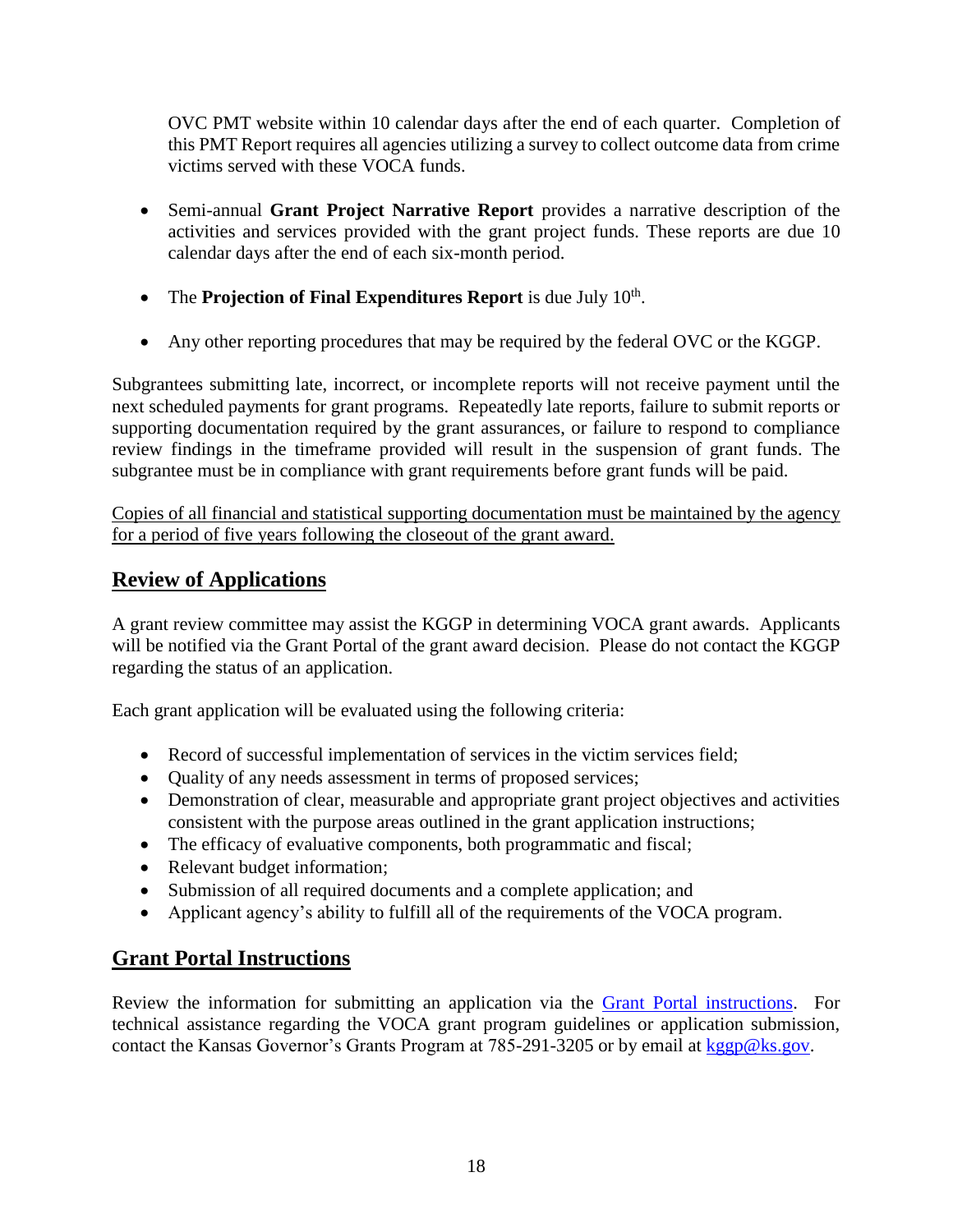## **What an Application Must Include**

Please read all grant requirements and instructions before completing the grant application. Submit application documents in 12 pt. Times New Roman, number the pages of the Project Narrative, and title each document filename as indicated below. Do not submit any section of the application in landscape format. Do not submit any items not specified in the instructions.

The application must include the following items:

- General Information (completed in Grant Portal)
- Project Narrative (separate document to upload; not to exceed 10 pages)
- Grant Project Budget (completed in Grant Portal)
- **EXECUTE:** Agency Budgets (separate document to upload)
- Grant Management Capacity (separate document to upload)
- \_\_\_\_ Match Waiver Request, if applicable (separate document to upload)
- Proof of  $501(c)(3)$  status, if applicable (separate document to upload)
- Certificate of Good Standing, if applicable (separate document to upload)

## **General Information (completed in Grant Portal)**

Applicants must complete the General Information page online. Please note that the language provided in the "Brief Description of Proposed Grant Project" field may be utilized on public websites and documents to describe the purpose of the project and accomplishments of the grant program.

## **Project Narrative (separate document to upload; not to exceed 10 pages)**

The following items must be included in the Project Narrative. Include each item in the order listed below and clearly label each section. The Project Narrative shall not exceed 10 pages.

#### **Problem Statement and Needs Assessment**

The submission of an application presumes there is a definable problem that will be addressed by the requested grant funds. Provide a detailed explanation of the problem that will be addressed, either in whole or in part, with the requested grant funds. Provide data supporting the problem to be addressed in the grant application and site the source of the data provided. Describe how the grant funds will address the problem. Describe any needs assessment that was used to develop the problem statement, such as an evaluation of agency service activity or other assessment. If the applicant is comparing local data to state or national data, include information establishing the need locally or describing why the local community is limited in resources to address the problem.

#### **Justification of Need for Grant Funds**

Applicants must provide a justification of need for the grant funds requested. This justification must tie the financial need to the described problem statement and needs assessment. In instances where the requested grant project expenses are existing agency costs or activities, a nonsupplanting explanation must be provided (per the definition in Supplanting section in this solicitation) to include a description of how the expenses were previously supported and why that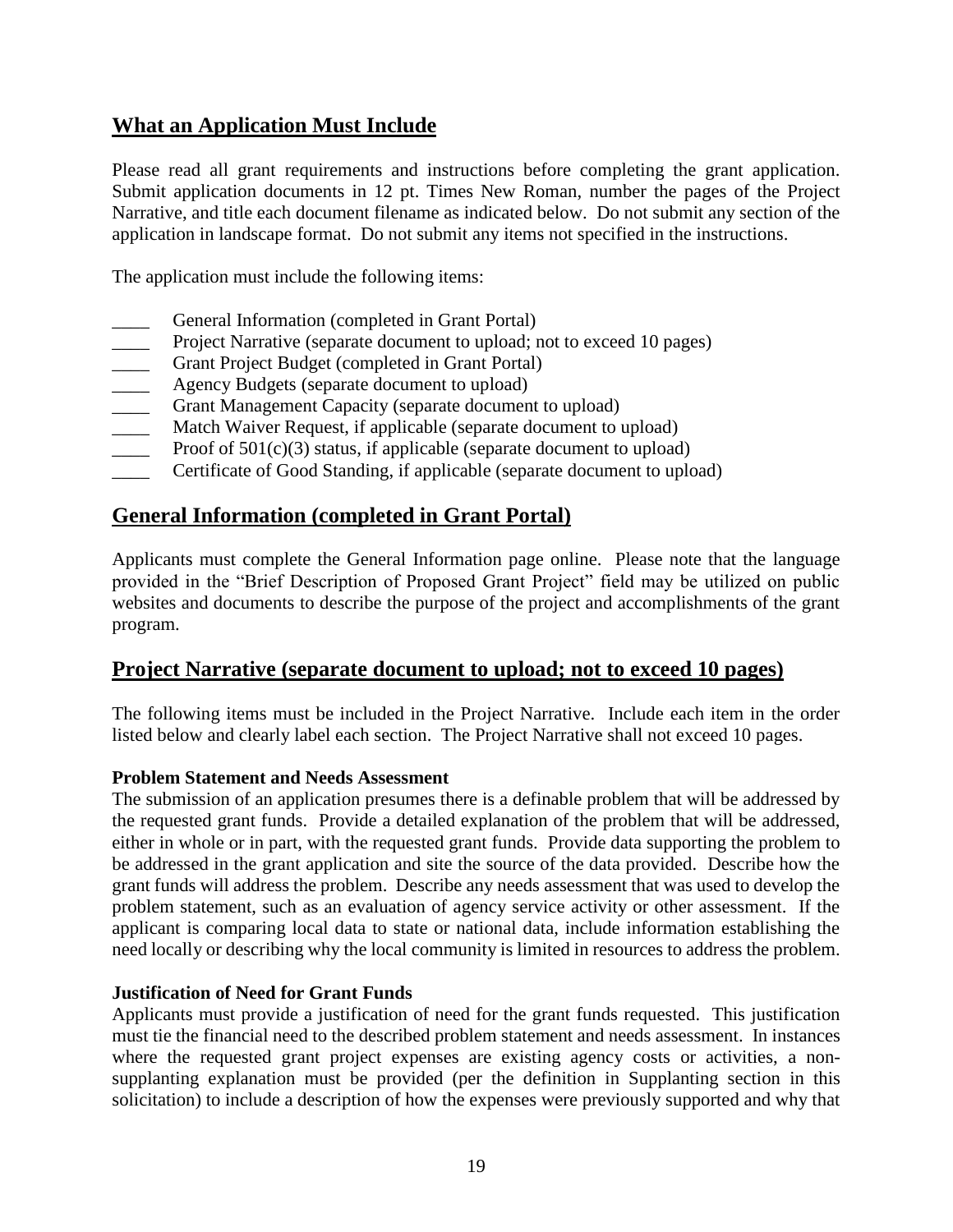support cannot continue to be utilized. The applicant should state whether other funds have been sought to support the program and describe the outcome of those efforts.

#### **Grant Project Goal(s) and Objectives**

State the goal(s) of the proposed grant project. This should not be the goals of the agency but should be specific to the proposed VOCA-supported grant project.

List the objectives to be accomplished to achieve each goal listed. Objectives should be specific, measurable, realistic, and consistent with the goals of the grant project and cover a single event or outcome. Include the activities for each objective and explain how each objective will be measured. Specifically identify any evidence-based programs and/or practices being incorporated into the proposed objectives and activities.

#### **Example (follow the format below):**

| <b>Objective</b>                                                                         | <b>Activities / Time Frame</b>                                                   | <b>Person Responsible</b>                       |  |
|------------------------------------------------------------------------------------------|----------------------------------------------------------------------------------|-------------------------------------------------|--|
| At the completion of<br>1.                                                               | 1a. Case manager will meet regularly with<br>crime victims who seek services.    | 1. Case Manager                                 |  |
| advocacy and support services,<br>75% of crime victims will have                         | $October - September$                                                            |                                                 |  |
| a safety plan in place and                                                               |                                                                                  |                                                 |  |
| knowledge of available<br>resources.                                                     | 1b. Crime victims will complete an exit<br>survey at the completion of services. |                                                 |  |
|                                                                                          | $October - September$                                                            |                                                 |  |
| 2. A support group for crime<br>victims and their family<br>members will be implemented. | 2a. A support group facilitator will be hired<br>by November 1.                  | 2a. Executive Director                          |  |
|                                                                                          | 2b. Support group format and curriculum<br>will be selected by November 1.       | 2b. Group Facilitator<br>And Executive Director |  |
|                                                                                          | 2c. Groups will meet twice a week.<br>December – September                       | 2c. Group Facilitator                           |  |

**Goal I:** Increase services to crime victims in Yuma County.

#### **Grant Project Performance Measures and Results**

Applicants receiving VOCA funds will be required to demonstrate how the grant project was implemented and if the project achieved the results expected based on the data collected and evaluated. Please describe the following information:

- Process used for monitoring the implementation, progress, and outcomes of the grant project;
- What data will be collected;
- How the data collected will be used to ensure the success of the grant project;
- Criteria used to evaluate the activities and/or services provided through the proposed grant project;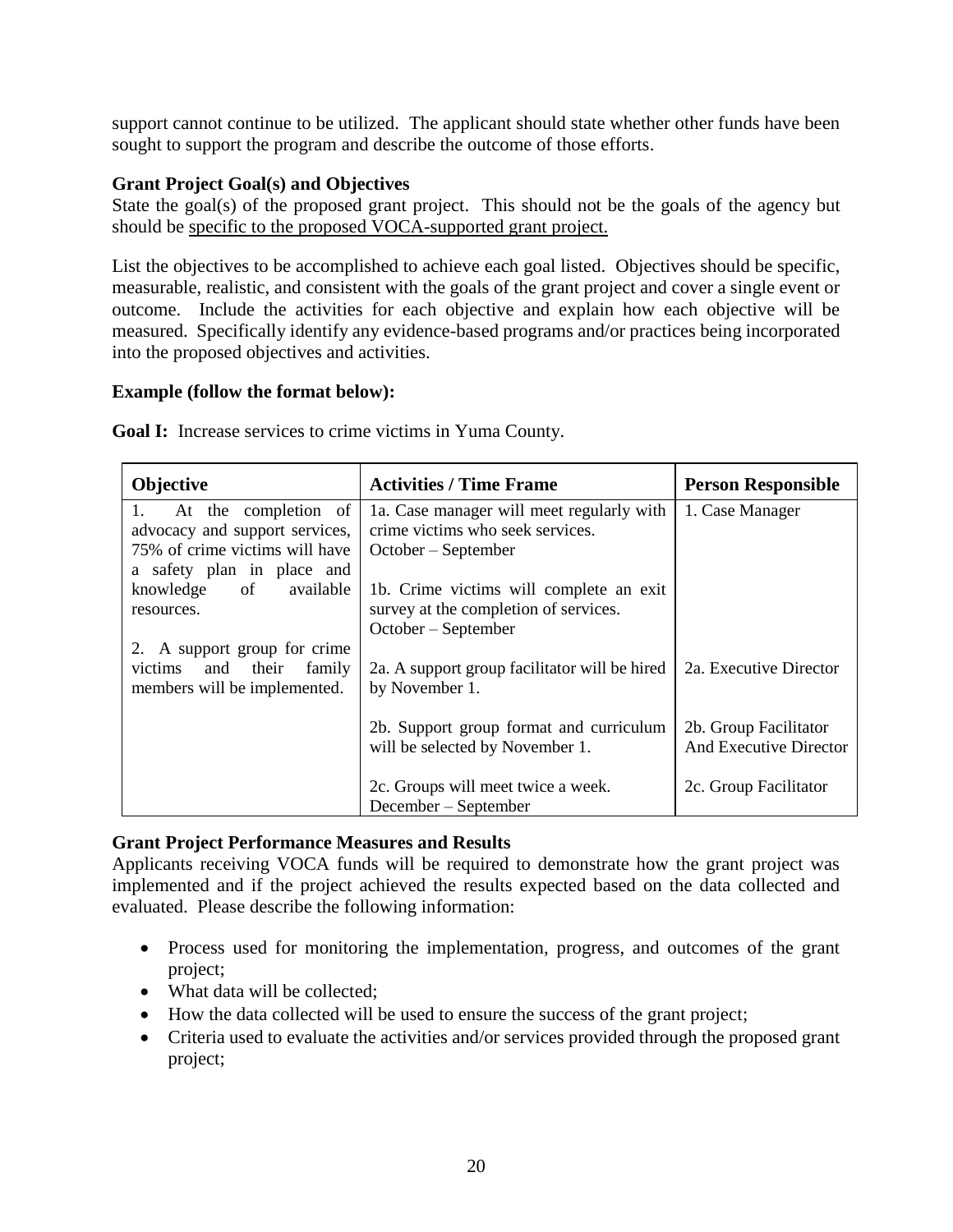- How the proposed objectives are measured and how it will determine whether the proposed grant project is effectively and efficiently reaching the proposed goals and objectives; and
- What the grant project will achieve.

#### **Grant Project Staff**

Provide a list of each staff member to be funded with the grant, include staff who will be responsible for monitoring and evaluating the grant project. Include the name, title, and a brief job description for each staff listed. In addition, describe how this staffing pattern will help meet the goals of the grant project.

#### **Underserved Populations**

Define the underserved population identified in the agency's service area, including those underserved because of ethnic, racial or cultural background, language diversity, persons with disabilities, or geographic isolation. Use local data to support the populations identified as underserved. Provide the applicant's plan, including a description of the specific steps taken by the applicant, to provide outreach and services to the underserved populations.

#### **Sustainability**

Provide a detailed description that explains what efforts are being made, or will be made, to ensure the long-term fiscal and programmatic sustainability of the project and program. The applicant must detail how the project will be funded in future years if VOCA funding declines or is not available.

#### **Dissemination of Crime Victims' Rights Information**

Describe the applicant's written procedures for assisting victims of crime in seeking available crime victims' compensation benefits and informing crime victims of their rights as provided by law. The procedures must detail how victims will be informed of their statutory rights as provided in K.S.A. 74-7333 and amendments thereto.

#### **Civil Rights Contact Information**

Applicants must include the name, address, and telephone number of the person who is responsible for ensuring all applicable civil rights requirements are met and who will act as liaison in civil rights matters.

#### **Current Board President Contact Information**

If the applicant is a nonprofit agency, it must include the name, profession, address, phone number, email address, and the term of service for the current Board President.

#### **System for Award Management (SAM) Registration and Universal Identifier**

Applicants must establish and maintain an active registration status in the [SAM.](http://www.sam.gov/) The applicant must provide 1) the agency's unique entity identifier as required for SAM registration, and 2) the current SAM expiration date.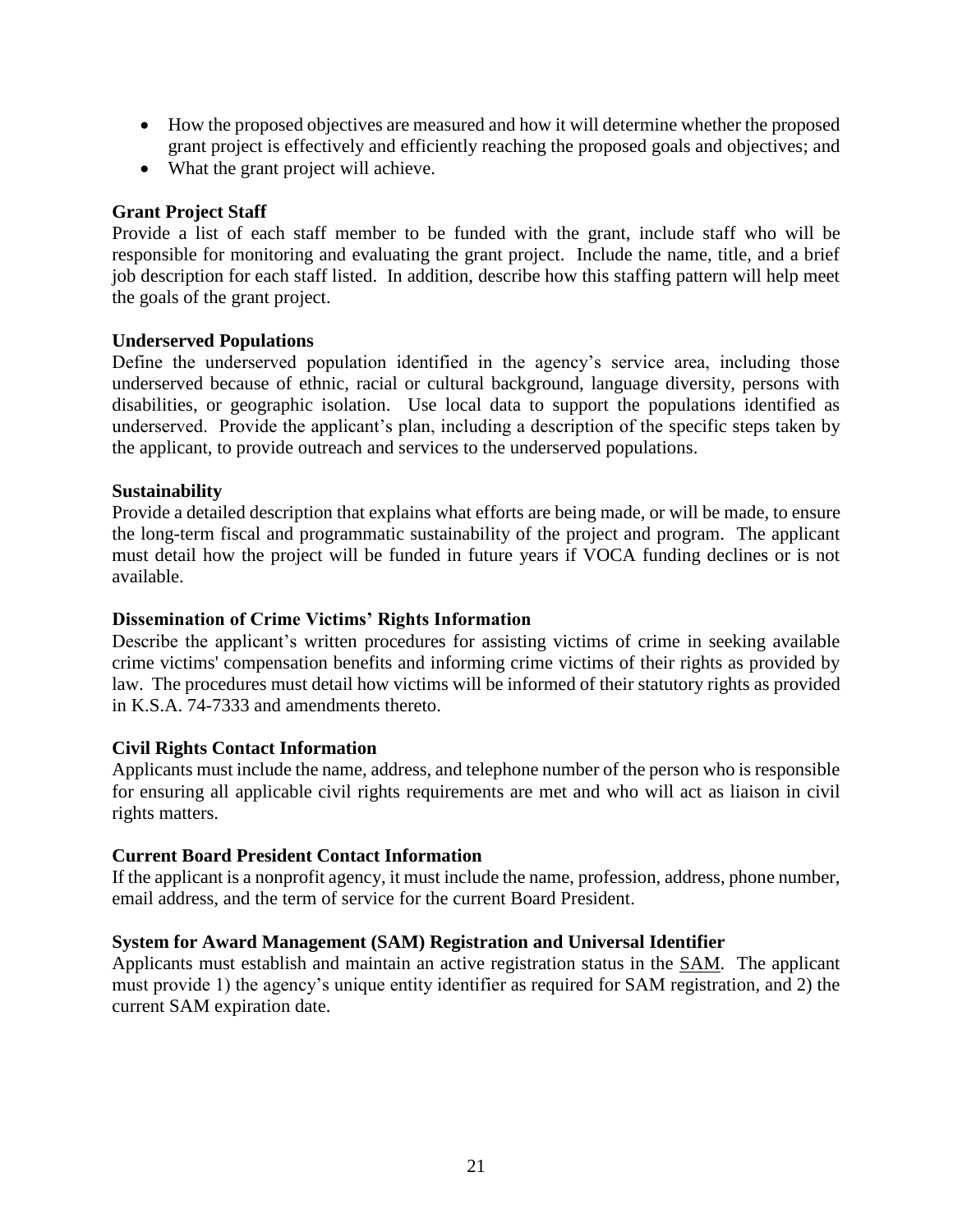#### **Current Audit Report**

All applicants **must** provide information in this section of the Project Narrative on when the organization's most recent financial audit was completed, who performed the audit, what period it covered, whether the applicant met the threshold for a Single Audit, and where the audit is filed.

If the KGGP has **not** received a copy of the organization's most recent audit report, including the Single Audit if applicable, and the Internal Revenue Service (IRS) Form 990, those items must be forwarded by U.S. Mail to: Kansas Governor's Grants Program, Landon State Office Building, 900 SW Jackson, Room 304 North, Topeka, KS 66612-1220. Include with the audit the Auditor's Letter to Management if applicable. If there are any findings and/or recommendations in the audit report or in the Letter to Management, explain how the findings and/or recommendations were, or will be, addressed by the applicant's agency.

If the applicant is a city or county government, a current audit does not need to be submitted. However, governmental agencies **must** provide information on when the most recent audit was completed, who performed the audit, what period it covered, whether the applicant met the threshold for a Single Audit, and where the audit is filed.

## **Grant Project Budget (completed in Grant Portal)**

The applicant must submit a reasonable and cost-effective grant project budget. All grant projectspecific budget information is completed online within the provided data fields of the Grant Portal. No *grant project* budgetary documents are uploaded as part of the application.

Requested line items must be clearly linked to the proposed activities to be conducted in achieving the goals and objectives of the project. The budget must adhere to allowable costs and activities as outlined in this VOCA solicitation; OMB Uniform Guidance for Federal Awards, [2 C.F.R. Part](http://www.ecfr.gov/cgi-bin/text-idx?SID=2c6d1c9f8de1f9619110b4599d84a234&mc=true&node=pt2.1.200&rgn=div5#_top)  [200;](http://www.ecfr.gov/cgi-bin/text-idx?SID=2c6d1c9f8de1f9619110b4599d84a234&mc=true&node=pt2.1.200&rgn=div5#_top) and the U.S. Department of Justice [DOJ Grants Financial Guide](http://ojp.gov/financialguide/DOJ/index.htm) effective edition.

As stated on page three of this solicitation, the KGGP must give priority for victims of adult sexual assault, domestic violence, child physical and sexual abuse, and other violent underserved crimes by ensuring a minimum of 10 percent of VOCA funds are for services in each of these areas (40 percent total). To assist the KGGP in documenting these allocations, applicants must indicate in the grant project budget the purpose for each line item by utilizing the appropriate field or fields: Child Abuse, Domestic Violence, Sexual Assault (adult), Underserved Crimes, and/or Match. The allocation of requested grant project funds must correlate with the applicant's goals and objectives.

A brief narrative explanation with a detailed calculation must be provided in the Description field of each line item. Calculations shall clearly demonstrate how the requested amounts were derived and must account for both the federal funds requested and the non-federal match provided, including the match source(s). Personnel must be listed by the agency-assigned title for the position. Positions shall be classified as "New" *only if* the requested position would be a new position for the agency. Personnel and associated fringe benefit costs must be demonstrated in terms of full compensation and the percentage of time to be devoted to the VOCA grant project for each position requested. Fringe benefit costs shall not be allocated to a position at a rate exceeding the portion of personnel costs requested in the VOCA Personnel category. Training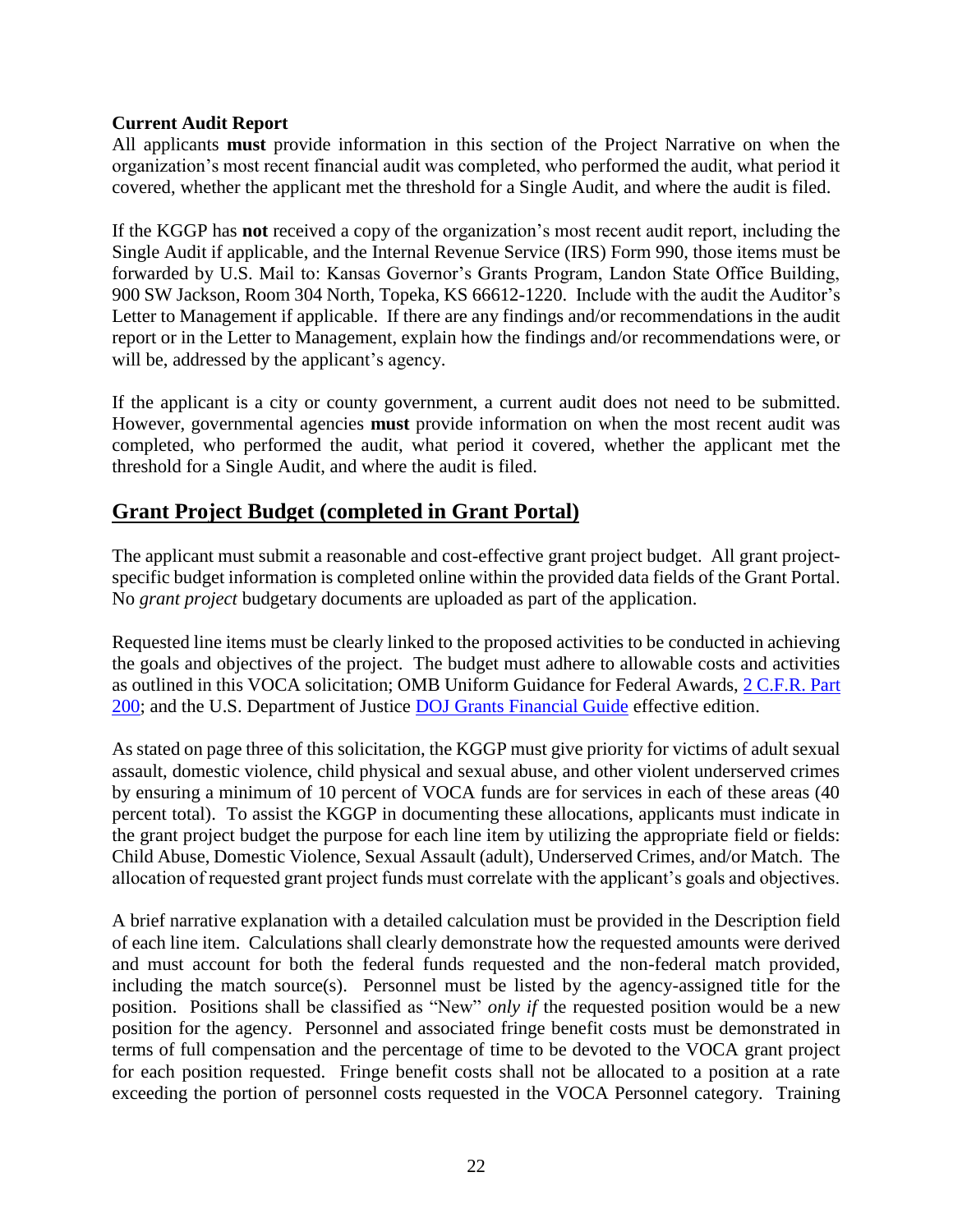events and other travel costs must be specifically identified to the extent possible. Following are examples of descriptions that might be used for line item requests. Visit [Writing a Grant Project](https://grants.ks.gov/docs/default-source/how-to-guides/writing-a-grant-project-budget-guide.pdf?sfvrsn=2d1f541a_4)  [Budget](https://grants.ks.gov/docs/default-source/how-to-guides/writing-a-grant-project-budget-guide.pdf?sfvrsn=2d1f541a_4) for more guidance.

| Line Item                              | Federal<br>Dom Viol    | Federal Adult<br><b>Sxl Asslt</b> | Match                  | Description                                                                                                                                                                                                                                                                                                                                                                                                                                                     |
|----------------------------------------|------------------------|-----------------------------------|------------------------|-----------------------------------------------------------------------------------------------------------------------------------------------------------------------------------------------------------------------------------------------------------------------------------------------------------------------------------------------------------------------------------------------------------------------------------------------------------------|
| Volunteer<br>Coordinator               | \$16,808               | \$1,868                           | \$4,669                | Full-time, salaried, 50% of time on<br>project, approved for 2% raise on Jan 1 <sup>st</sup> :<br>$(\$46,000 \times .25 \text{ year}) + (\$46,920 \times .75)$<br>year) = $$46,690 \times 50\% = $23,345; 40\%$<br>federal/10% match is SGF grant                                                                                                                                                                                                               |
| <b>SA Support</b><br>Group Facilitator | $\boldsymbol{0}$<br>\$ | \$7,917                           | \$<br>$\boldsymbol{0}$ | Full-time, hourly, 40 hrs/wk, 25% of<br>time on project; approved for 2% raise on<br>Jan 1 <sup>st</sup> : (\$15.00/hr x 520 hrs) + (\$15.30/hr<br>$x 1,560$ hrs) = \$31,668 x 25%                                                                                                                                                                                                                                                                              |
| Volunteers<br>$(In-Kind)$              | \$<br>$\boldsymbol{0}$ | \$<br>$\boldsymbol{0}$            | \$2,130                | Volunteers for evening and weekend<br>hotline coverage: \$10/hr based<br>on<br>comparable compensation x 213 hours                                                                                                                                                                                                                                                                                                                                              |
| <b>FICA</b>                            | \$1,286                | \$<br>748                         | \$<br>357              | 7.65% x $$31,262$ requested salaries =<br>\$2,391; match is SGF grant                                                                                                                                                                                                                                                                                                                                                                                           |
| Conferences/<br>Workshops              | \$<br>671              | \$<br>821                         | \$<br>373              | ·Crime Victims' Rights Conference,<br>April '21, Wichita: (\$100 registr. x 2<br>staff) + $(200 \text{ mi. x } $.50/\text{mi. x } 1 \text{ vehicle})$<br>$+$ (\$90/nt. x 2 nights x 2 staff) + (\$30/day<br>meals x 3 days x 2 staff) = $$840;$<br>·KAVA, summer 2021, Wichita: \$225<br>registration + $(270 \text{ mi. x } $.50/\text{mi})$ +<br>$($100/nt. x 5 nights) + ($30/day meals x)$<br>5.5 days) = $$1,025$ ; 80% federal/20%<br>match is city funds |
| Supplies-<br><b>Laptop Computers</b>   | 306<br>\$              | \$<br>204                         | 128<br>\$              | Two laptop computers at \$850 each:<br>$(\$850 \times 50\%$ Volunteer Coordinator) +<br>$(\$850 \times 25\%$ Support Grp Facilitator) =<br>\$638; 80% federal/20% match is SGF<br>grant                                                                                                                                                                                                                                                                         |

\*This example assumes the applicant is a victim services crisis center providing VOCA-funded services to domestic violence and sexual assault (adult) crime victims.

#### **Current and Next Fiscal Year Agency Budgets (separate document to upload)**

Upload the applicant's current and next fiscal year budgets, including balanced **income and expenses**. Include the fiscal period utilized by the agency. List all staff positions separately with their respective salaries/wages. If the applicant is under the umbrella of a larger entity, submit the budget developed for the applying program. Agency income must list **all** sources of financial support (i.e. foundations, government agencies, fund-raising events, individual contributions). For each income source, state the amount and its status (received, requested, committed, or projected). If the income is requested or projected, state the date the program expects to be notified of the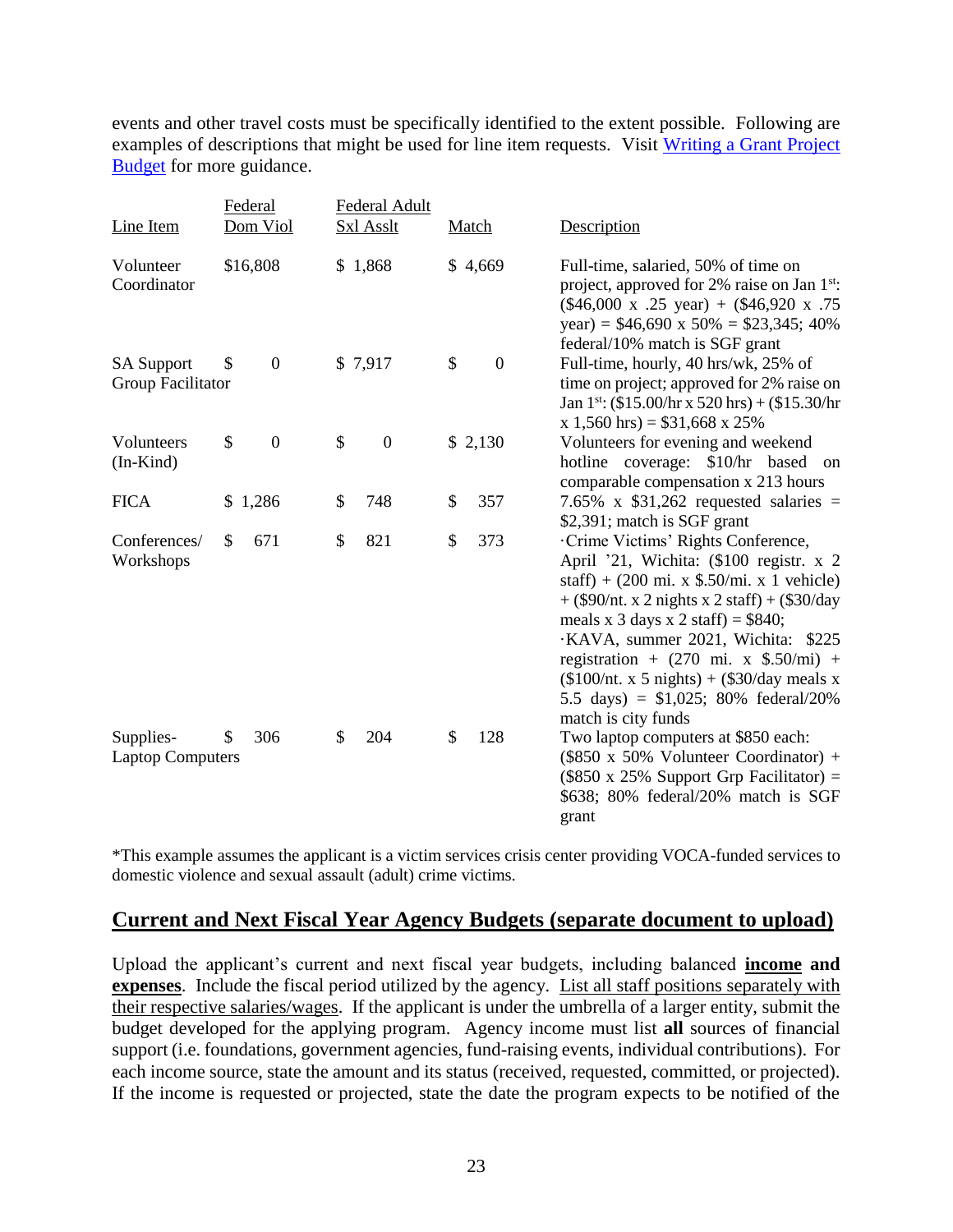funding decision or the date the program anticipates collecting the income. Include the appropriate pro-rated portion of this grant application request as budgeted income with a "requested" status. Also, be sure all line items requested in this application can be found in the organization's budget for expenses.

Example of budget income only:

| Agency's Current Fiscal Year January 1-December 31, 2020 |                |           |       |
|----------------------------------------------------------|----------------|-----------|-------|
| <b>SOURCE:</b>                                           | <b>AMOUNT:</b> | STATUS:   | DATE: |
| City of 'xx'                                             | \$50,000       | Projected | 10/20 |
| United Way                                               | 5,000          | Received  | 1/20  |
| Walk-A-Thon                                              | 500            | Collected | 4/20  |
| VOCA '20-GOV                                             | 22,645         | Received  | 10/19 |
| VOCA '21-GOV                                             | 7,561          | Requested | 8/20  |
| SGF '20-GOV                                              | 24,000         | Received  | 7/19  |
| <b>SGF '21-GOV</b>                                       | 25,000         | Received  | 7/20  |
| <b>Total Organization Income</b>                         | \$134,706      |           |       |
|                                                          |                |           |       |

**<sup>\*</sup>Note:** -Budget expenses are also required. -Repeat for Next Fiscal Year.

## **Grant Management Capacity (separate document to upload)**

In accordance with requirements described in the OMB Uniform Guidance for Federal Awards, 2 C.F.R. Part 200, the KGGP must assess the applicant's ability and capacity to implement the proposed VOCA project in full compliance with Federal statutes, regulations, and terms and conditions of a subgrant award. Applicants must upload as an attachment a document describing the following information:

- Written accounting policies and procedures and how often they are updated;
- Procedures for ensuring each grant award and associated match is accounted for separately and distinctly from other sources of revenue;
- Accounting system, when the current system was implemented, its level of automation, and type(s) of technology utilized, and any manual accounting processes used to complement the system;
- Procedures for monitoring the approved grant project budget and tracking expenditures at a line item level;
- Internal controls for ensuring grant project expenditures are solely for allowable and approved purposes;
- Reserve funds and/or capacity to manage a VOCA subgrant award on a reimbursement basis;
- Knowledge, qualifications, experience, and training of programmatic and fiscal staff responsible for assuring grant compliance; and
- Experience managing other grant funds awarded to the applicant agency, including the name of the grant program, the purpose of the program, the year(s) awarded, whether any monitoring was conducted by the funder(s), and what findings were cited by the funder(s).